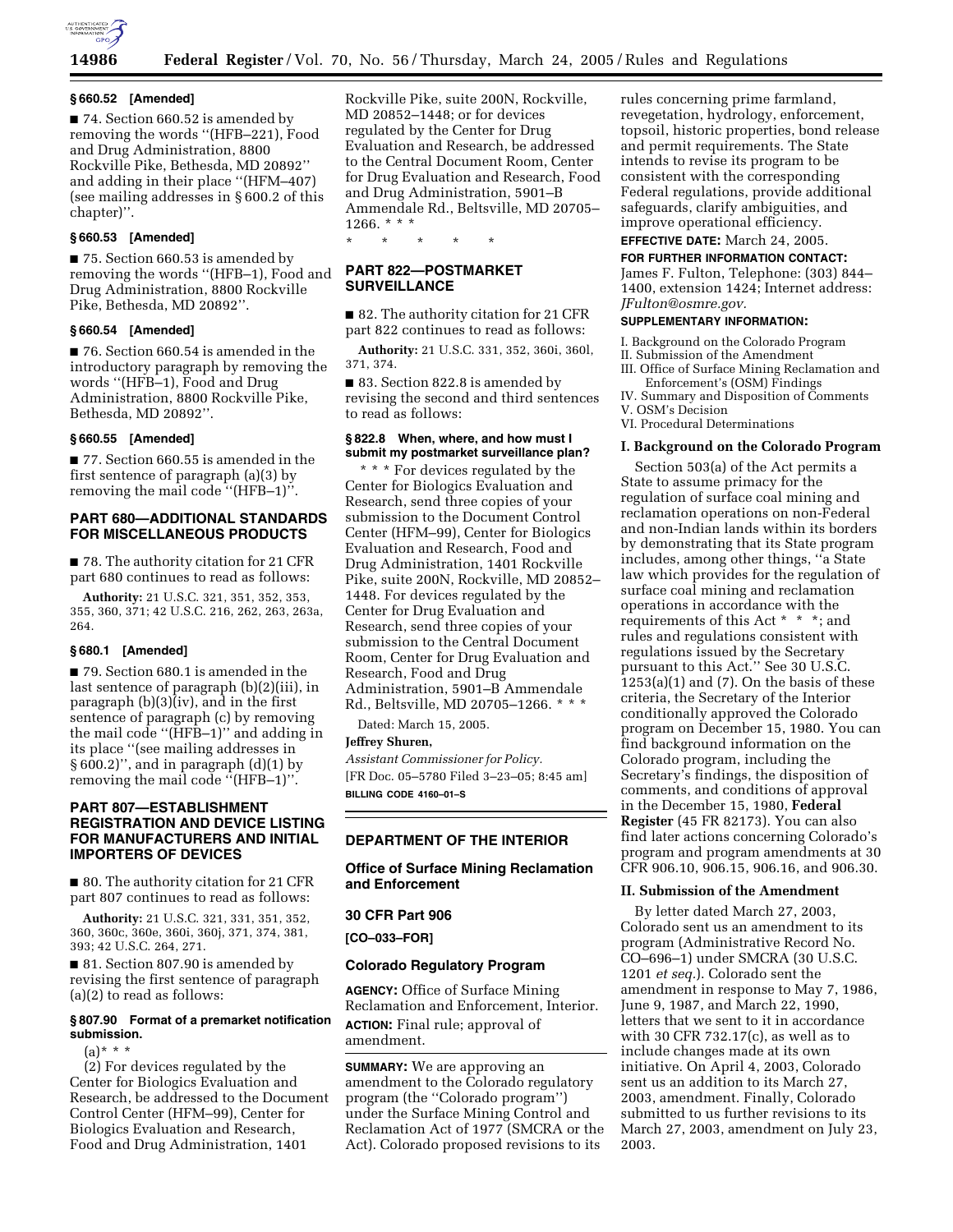We announced receipt of the proposed amendment in the June 3, 2003, **Federal Register** (68 FR 33032). In the same document, we opened the public comment period and provided an opportunity for a public hearing or meeting on the amendment's adequacy (Administrative Record No. CO–696–6). We did not hold a public hearing or meeting because no one requested one. The public comment period ended on July 3, 2003. We did not receive any comments.

In the November 20, 2003, **Federal Register** (68 FR 65422), we reopened the public comment period to allow for comments on Colorado's July 23, 2003, additional submittal which is as follows: Colorado recently amended its Noxious Weed Act which necessitated a revision to proposed rules 4.15.1(5), Rule 1.04(78), and also amended for consistency the earlier version of the draft rules. In addition, the earlier proposed revision to Rule 4.15.4 adding (5) was withdrawn. We did not receive any comments on the additional submittal.

Then in the October 1, 2004, **Federal Register** (69 FR 58873), we reopened the public comment period again to allow comments on Colorado's July 23, 2003, additional submittal. We received comments from the Rocky Mountain Director of ''Public Employees for Environmental Responsibility'' (PEER).

The amendment concerns revegetation, prime farmland, hydrology, enforcement, topsoil, historic properties, and bond release requirements.

#### **III. OSM's Findings**

Following are the findings we made concerning the amendment under SMCRA and the Federal regulations at 30 CFR 732.15 and 732.17.

## *A. Minor Revisions to Colorado's Rules*

Colorado proposed minor editorial changes to the following previouslyapproved rules.

1. 2.06.8(4)(a)(i) and (5)(b)(i), Alluvial Valley Floors;

2. 2.06.8(5)(b)(i), Permit approval or denial;

3. 2.07.6(1)(a)(ii), Permit review;

4. 2.07.6(2)(n), Criteria for permit approval or denial;

5. 2.08.4(6)(c)(iii), Minor revision;

6. 3.03.2(5)(a), Decision by the Division; and

7. 4.03.1(4)(e), Culverts and bridges. Because these changes are minor, we find that they will not make Colorado's rules less effective than the corresponding Federal regulations.

*B. Revisions to Colorado's Rules That Have the Same Meaning as the Corresponding Provisions of the Federal Regulations* 

Colorado proposed revisions to the following rules containing language that is the same as or similar to the corresponding sections of the Federal regulations.

1. Rule 2.06.6(2)(a) and (g), [30 CFR 785.17(c)((1)], Prime farmland soil survey;

2. Rule 3.03.2(1)(e), [30 CFR 800.40(a)(3)], Release of performance bonds;

3. Rule 4.05.2(2), [30 CFR 816/ 817.46(b)(5), Sedimentation pond removal;

4. Rule 4.15.7(2), [30 CFR 780.18(b)(5)(vi),780.13(b)(5)(vi)], Revegetation monitoring plan;

5. Rule 4.15.8(3)(a), [30 CFR 816/ 817.116(a)(2)], Ground cover standard;

6. Rule 4.15.8(4), [30 CFR 816/

817.116(a)(2)], Production standard; 7. Rule 4.15.8(8), [30 CFR 816/

817.116(b)(3)], Forestry success standards; and

8. Rule 4.25.2(4), [30 CFR 785.17(e)(5)], Prime Farmland issuance of permit.

Because these proposed rules contain language that is the same as or similar to the corresponding Federal regulations, we find that they are no less effective than the corresponding Federal regulations.

*C. Revisions of Colorado's Rules That Are Not the Same as the Corresponding Provisions of the Federal Regulations* 

1. Rule 4.15.1(5), Revegetation—Weed Control and 1.04(78), Noxious Weeds

The Federal regulations at 30 CFR 816/817.111(b)(5) require that the reestablished plant species shall meet the requirements of applicable State and Federal seed, poisonous and noxious plant, and introduced species laws or regulations.

The Federal definition of noxious plants at 30 CFR 701.5 means species that have been included on official State lists of noxious plants for the State in which the surface coal mining and reclamation operation occurs.

Colorado is adding a new rule requiring a weed management plan. The plan is designed to deal with noxious weeds and other weed species that could threaten development of the desired vegetation.

While there is no direct Federal counterpart to the proposed rule, it implements the Federal requirement at 30 CFR 816/817.111(b)(5) and, as proposed, is no less effective than the Federal regulation.

# 2. Rule 4.15.7(1), Determining Revegetation Success

The Federal regulations at 30 CFR 816/817.116(a)(1) require that standards for success and statistically valid sampling techniques for measuring success shall be selected by the regulatory authority and included in an approved regulatory program. The proposed revision simply adds a reference to ''the techniques identified in these rules.''

By revising 4.15.7(1) as proposed, along with the other changes proposed in this amendment, Colorado is including standards for success and statistically valid sampling techniques for measuring success in its approved regulatory program. This is consistent with and no less effective than the Federal regulations. Specific standards and techniques are addressed in other Findings in this document.

3. Rule 4.15.7(3)(b), Use of Reference Areas

The Federal regulations at 30 CFR 816/817.116(a)(1) require that standards for success and statistically valid sampling techniques for measuring success shall be selected by the regulatory authority and included in an approved regulatory program.

The Federal regulations at 30 CFR 816/817.116(a)(2) require that standards for success shall include criteria representative of unmined lands in the area being reclaimed to evaluate the appropriate vegetation parameters of ground cover, production, or stocking.

The Federal regulations at 30 CFR 816/817.116(b) require, in part, that (1) for areas developed for use as grazing land or pasture land, the ground cover and production of living plants on the revegetated area shall be at least equal to that of a reference area or such other success standards approved by the regulatory authority; and (2) for areas developed for use as cropland, crop production on the revegetated area shall be at least equal to that of a reference area or such other success standards approved by the regulatory authority.

In support of its proposal, Colorado proposes to reorganize and amend Rule 4.15.7(3)(b) to specify exceptions to the requirement that reference areas be demonstrated to be statistically comparable to equivalent pre-mine vegetation types in terms of vegetation cover and herbaceous production.

Rule 4.15.7(3)(b)(i) is proposed to be recodified to identify cropland postmine land use as one exception to this requirement. The content of the existing rule is not changed by the recodification.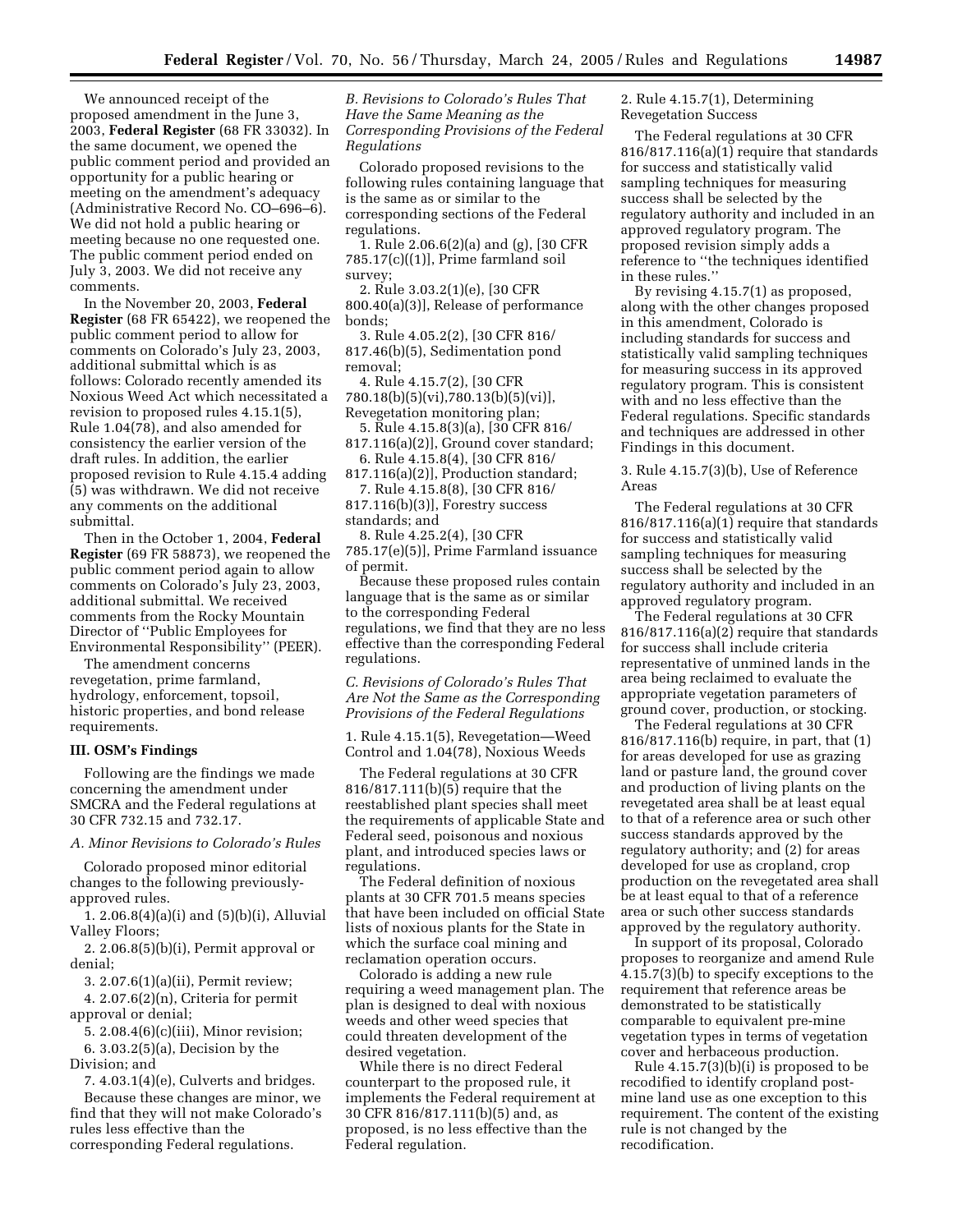Rule 4.15.7(3)(b)(ii) is proposed to be added to identify situations in which the post-mining land use will be different than pre-mining land use as a second exception to the pre-mine equivalency requirement. This amendment is in recognition of the fact that when there is a change in land use, such as from forestry or wildlife habitat to pasture land or cropland, assumptions upon which the traditional reference area concepts are based may no longer be valid or applicable. Selection of a reference area that reflects the alternative post-mining land use and planned vegetation community structure may be a more practical approach in such cases, when suitable areas occur in the vicinity of the mine.

Rule 4.15.7(3)(b)(iii) is added to identify situations in which the planned post-mining vegetative community structure will differ significantly from the pre-mining vegetative community structure as a third exception to the premining equivalency requirement. In such cases, Colorado does not require selection of separate reference areas representative of each plant community present within the area to be disturbed. In these situations, selection of a reference area that reflects the planned vegetation community structure may be more appropriate and practical than the traditional reference area approach when suitable areas are identified in the vicinity of the mine.

We concur with Colorado's proposal. The use of reference areas representative of unmined lands in the area as success standards is in compliance with the Federal regulations. The selection of reference areas that allow direct comparisons between communities with the same postmining land uses or similar plant community structures, rather than dissimilar communities, is appropriate and biologically and statistically valid. The use of multiple reference areas for developing weighted success standards based on relative premine ecological site acreages ensures restoration of premine capability. The provision requiring the permittee to demonstrate that management of the reference area will be under its control and will remain under its control throughout the period of extended liability, regardless of location, ensures the long-term protection of the reference areas. We have reviewed the proposed rule change and have determined it is consistent with and no less effective than the Federal regulations at 30 CFR 816/817.116(a)(2) and (b)(1) and (2).

4. Rule 4.15.7(3)(f), Reference Area Management

There is no Federal counterpart to this requirement.

The proposed change to this rule would require equivalent management of the reclaimed and reference areas in any year vegetation sampling will be conducted. In discussing this proposed change, Colorado indicated that rule 4.15.7(3)(f) was amended to be consistent with the proposed amendment to rule 4.15.7(5), which will allow vegetation sampling in two out of any four consecutive years beginning in year nine of the liability period.

This change is appropriate because it assures that similar management will be applied to both the reference and reclaimed areas during any year bond release evaluation of vegetation occurs. Moreover, the change maintains the statistical validity of any direct comparison. The proposed change is consistent with the intent of SMCRA and no less effective than the Federal regulations.

#### 5. Rule 4.15.7(4), Use of Reference Areas

The Federal regulations at 30 CFR 816/817.116(a)(1) require that standards for success and statistically valid sampling techniques for measuring success shall be selected by the regulatory authority and included in an approved regulatory program.

The Federal regulations at 30 CFR 816/817.116(a)(2) require that standards for success shall include criteria representative of unmined lands in the area being reclaimed to evaluate the appropriate vegetation parameters of ground cover, production, or stocking.

The Federal regulations at 30 CFR 816/817.116(b) require, in part, that (1) for areas developed for use as grazing land or pasture land, the ground cover and production of living plants on the revegetated area shall be at least equal to that of a reference area or such other success standards approved by the regulatory authority; and (2) for areas developed for use as cropland, crop production on the revegetated area shall be at least equal to that of a reference area or such other success standards approved by the regulatory authority. Essentially, the revisions to the rule simply address how reference areas may be used to determine revegetation success.

In other words, the proposed revisions to rule 4.15.7(4) provide additional guidance in the use of reference areas for the evaluation of revegetation success. In discussing the proposed revisions, Colorado stated that rule 4.15.7(4) is amended to address

reference area comparison approaches applicable to each of the reference area types identified in proposed rule 4.15.7(3).

The inclusion of approaches for using established reference areas helps further define acceptable success standards for evaluating revegetation success. As proposed, the approaches represent valid methods for using reference areas. There is no direct Federal counterpart to the proposed rule. As proposed, the State rule is consistent with and no less effective than the Federal regulations. Therefore, we approve it.

6. Rule 4.15.7(5), Timeframes for Demonstration of Revegetation Success—Sections of the State Regulation Proposed for Amendment: 4.15.7(5) and 4.15.9 [30 CFR 816/  $817.116(c)(3)$ 

Colorado proposes in Rule 4.15.7(5) that revegetation success criteria shall be met for at least two of the last four years of the liability period and that sampling for final revegetation success shall not be initiated prior to year nine of the liability period. The responsibility period for Colorado is a minimum of ten years, the proposed rule thus allows for measurements to occur in any four year period beginning in year nine.

The Federal regulations at 30 CFR 816.116(c)(3), which are applicable for areas with less than 26 inches of annual precipitation, including Colorado, require that revegetation success standards be met during the last two consecutive years of the revegetation responsibility period. The major difference between the Federal regulations and Colorado's proposal is that Colorado's proposal would allow measurement in nonconsecutive years.

Originally the Federal regulations applicable for areas with greater than 26 inches of annual precipitation at 30 CFR 816.116(c)(2) required success standards to be met for the last two consecutive years of the responsibility period. These regulations were amended (53 FR 34636, September 7, 1988) to allow the standard to be met during any two years of the five year responsibility period excluding the first year. The change eliminated the requirement to measure revegetation success during the last two (consecutive) years of the responsibility period. The basis for the change was that measurements in nonconsecutive years avoid unduly penalizing the permittee for negative effects of climatic variability.

We previously approved New Mexico regulations stating ground cover and productivity shall equal the approved standard for at least two of the last four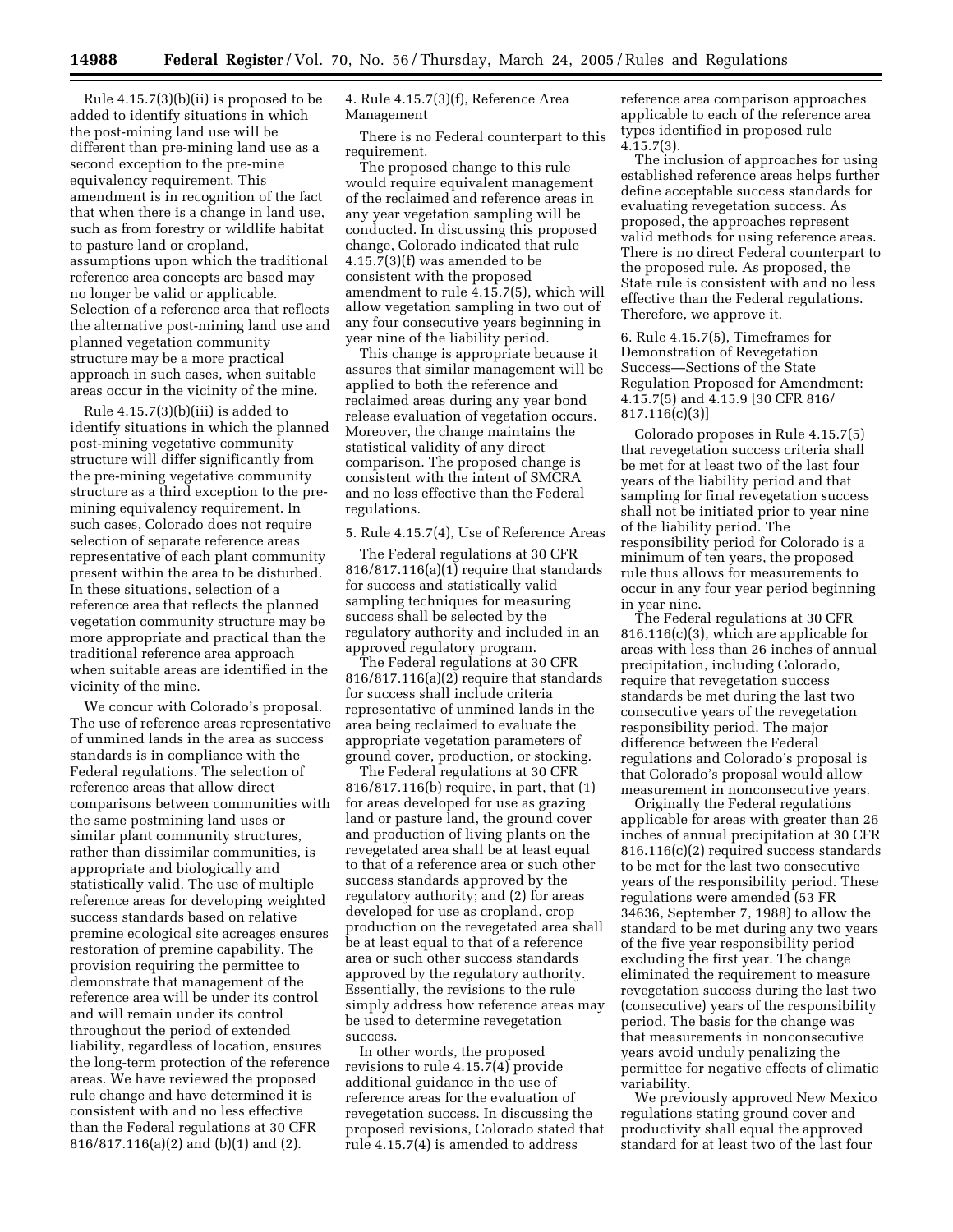years, starting no sooner than year eight of the responsibility period. New Mexico, like Colorado, experiences less than 26 inches of annual precipitation. We based our approval on the fact that the climatic variability of New Mexico was greater than that in areas with greater than 26 inches of precipitation. We stated that we believe it is appropriate to avoid penalizing

permittees in New Mexico for the negative effects of climatic variability (the same reasoning used for areas receiving greater than 26 inches of precipitation). See New Mexico's approval at 65 FR 65770, November 2, 2000.

Similar to New Mexico, Colorado submitted climatic data. The Colorado mines are located in areas that represent

HISTORICAL PRECIPITATION

variable precipitation ranges as shown on the table below. The data in the following table is from the monthly climate data, Colorado Climate Center at Colorado State University (*http:// ccc.atmos.colostate.edu*), the Trapper Mine Annual Reclamation Report and the **Federal Register**: November 2, 2000 (Volume 65, Number 213), pages 65776– 65777.

| Geographical area | Years of<br>record | Precipitation<br>range<br>(inches) | Mean  | Standard<br>deviation | Coefficient of<br>variation |
|-------------------|--------------------|------------------------------------|-------|-----------------------|-----------------------------|
|                   | 1980-2000          |                                    | 16.56 | 3.54                  | 0.21                        |
|                   | 1937-1974          | $7.42 - 20.83$                     | 13.29 | 3.26                  | 0.25                        |
|                   | 1932-1999          | 10.89-26.40                        | 16.38 | 3.39                  | 0.21                        |
|                   | 1938-1999          | $5.42 - 22.24$                     | 13.42 | 3.36                  | 0.25                        |
|                   | 1963-1999          | 5.69-15.02                         | 8.89  | 3.39                  | 0.29                        |
|                   | 1978-1998          | 30.94-63.27                        | 45.64 | 8.89                  | 0.19                        |

As seen in the table above, the coefficient of variation (a measure of the variability of the data) for the Colorado locations is greater than the Henderson, Kentucky location, which is representative of conditions in the east. Given the variability in precipitation, a dry year may present an obstacle to the second year of revegetation success sampling. Flexibility in sampling is needed to skip the drought year(s), and allow the operator to sample in one of the two following non-consecutive years. A demonstration of successful revegetation following a drought would clearly indicate the revegetation could withstand drought and the variable climatic conditions. Revegetation that is capable of meeting the performance standards both before and after a period of drought or pestilence would provide a better demonstration of resilience, effectiveness, and permanence than revegetation that could meet the standards during two consecutive (and fortuitous) years of more or less normal precipitation and damage. The likelihood of drought in Colorado needs to be recognized. The proposed rule changes ensure that performance standards will be met without undue costs or extensions of the ten-year liability period.

Colorado's proposed rules prohibit the inclusion of measurements taken during the first eight years of the responsibility period. This ensures that the plants will have the opportunity to become well established prior to any evaluation of the vegetation. This also provides the same level of flexibility in evaluating revegetation success provided by the Federal regulations for States receiving more than 26 inches of

precipitation. Further, Colorado has asserted that if revegetation success were not demonstrated the second year of sampling, the operator would be required to take the necessary actions to achieve revegetation success. The liability period would then be reinitiated. The proposed rules do not affect the length of the extended period of responsibility, which is 10 years in Colorado. It should also be pointed out that because the proposed rules clearly state that the demonstration of success must be done for at least two of the last four years, the proposed rules provides the opportunity for requiring additional demonstrations as needed.

The current regulation at 30 CFR 816.116(c)(3)(i) pertaining to areas of 26 inches or less average precipitation does provide that success equal or exceed the approved success standard during the last two consecutive years of the responsibility period. However, the preamble to that rule published in the **Federal Register** on March 23, 1982, (47 FR 12600) does not provide rationale for measurement of revegetation success in consecutive years. OSM does state that for areas of less than 26 inches average annual precipitation, because of the greater variability in climatic conditions in these Western States, especially precipitation, it is difficult to base success on a single year's data. Thus, there is support for considering climatic variability in measuring revegetation success and for requiring two years of success, but not necessarily for consecutive years.

Colorado's proposed rules at 4.15.7(5) and 4.15.9 are as effective as the corresponding Federal regulations at 30 CFR  $816.116(c)(3)$  in achieving the

revegetation requirements of sections 515(b)(19) and (b)(20) of SMCRA.

7. Rule 4.15.7(5)(a)–(f), Normal Husbandry Practices [30 CFR 816/ 817.116(c)(4)]

The Federal regulations at 30 CFR 816.116(c)(1) require that the period of extended responsibility for successful revegetation shall begin after the last year of augmented seeding, fertilizing, irrigation, or other work, excluding husbandry practices that are approved by the regulatory authority in accordance with 30 CFR 816.116(c)(4). The Federal regulations at 30 CFR  $816.116(c)(4)$  require that a State may approve selective husbandry practices, excluding augmented seeding, fertilization, or irrigation, provided it obtains prior approval from us that the practices are normal husbandry practices. In addition, a State may also approve selective husbandry practices, without extending the period of responsibility for revegetation success and bond liability, if such practices can be expected to continue as part of the post-mining land use or if discontinuance of the practices after the liability period expires will not reduce the probability of permanent vegetation success. Approved practices shall be normal husbandry practices within the region for unmined land having land uses similar to the approved postmining land use of the disturbed area, including such practices as disease, pest, and vermin control, and any pruning, reseeding, and transplanting specifically necessitated by such actions.

Colorado proposed to add rules identifying normal husbandry practices that will not be considered augmented practices and will not result in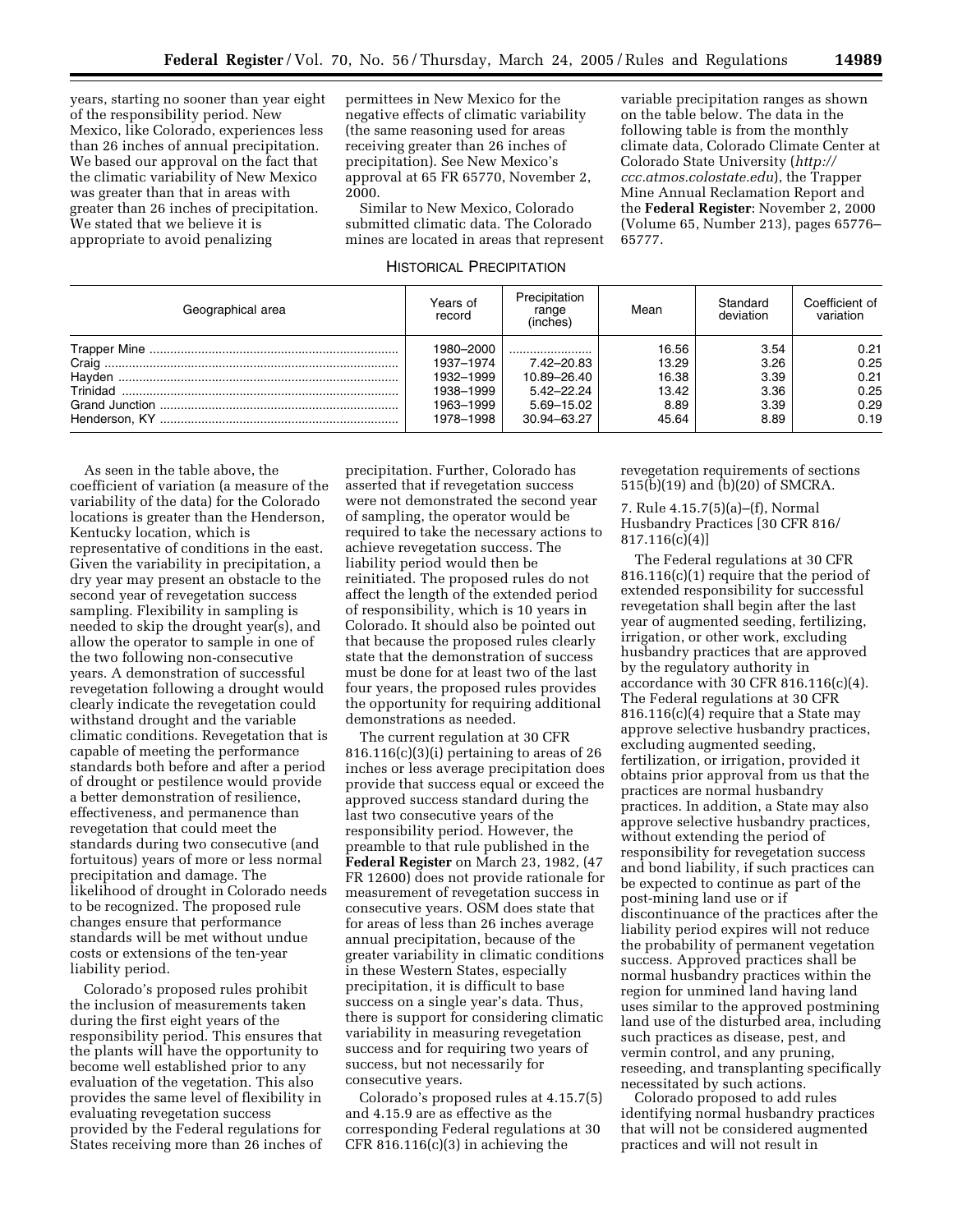restarting the responsibility period. In support of the proposed normal husbandry practices, Colorado indicated that several management practices are also addressed in this proposed rule. In rule 4.15.7(5)(a), repair of minor erosion (including revegetation) is allowed under certain conditions, to reflect the fact that minor erosion affecting limited areas is common during the early stages of reclamation, even when appropriate reclamation and stabilization measures are applied. The provision specifies that the operator's liability period for a reclaimed parcel subject to erosion repair extend for a minimum of five years after completion of such repair. This will allow the Colorado Division of Minerals and Geology (hereinafter DMG or Division) to determine that the repair has been successful in stabilizing the area prior to final bond release. Documentation of the repair work in the annual reclamation report will ensure accurate tracking for bond release purposes.

In Colorado's proposed rule at 4.15.7(5)(b), weed control measures are considered normal husbandry practices provided they are conducted in compliance with the Colorado Weed Management Act and the Division's Guidelines for Management of Noxious Weeds. A copy of the ''Colorado Noxious Weed Act'' [§ 5–5.5–115, C.R.S. (1996 Supp.)] and rules established pursuant thereto, and a copy of DMG's ''Guideline for the Management of Noxious Weeds on Coal Mine Permit Areas'' were included in the March 27, 2003, submission by Colorado (see Exhibits A and D).

Rules 4.15.7(5)(c), (d), and (e) identify specific practices recognized as normal husbandry practices for annual crop production, perennial cropland, and pasture land forage production, respectively. These land uses are characterized by more intensive management than is typical of rangeland or wildlife habitat. The Federal regulations require that all normal husbandry practices be identified in the approved State program.

Rule 4.15.7(5)(f) limits transplanting to a period within the first four years of the ten year liability period. The limitation on the number of trees or shrubs transplanted is 20 percent of the approved standard. These limitations will insure that transplanting to replace initial mortality loss during the liability period is of a limited nature and that artificially seeded or transplanted woody plants will have been in place for a minimum of six years prior to final bond release. Such limited transplanting is a normal husbandry practice associated with intensive woody plant

establishment efforts such as wildlife plantings, windbreaks, etc. The U.S. Department of Agriculture's Natural Resources Conservation Service (NRCS) (formerly known as the Soil Conservation Service), the Colorado Soil Conservation Board, and the Colorado Division of Wildlife (DOW) submitted comments supporting this approach (Exhibit F to Colorado's March 27, 2003, State Program Amendment submission).

We consider, on a practice-by-practice basis, the administrative record supporting each normal husbandry practice proposed by a regulatory authority (53 FR 34641, September 7, 1988). We have also provided specific guidance concerning the repair of rills and gullies by stating that a regulatory authority could allow the repair of rills and gullies as a husbandry practice that would not restart the liability period if the general standards of 30 CFR 816.116(c)(4) are met, and after consideration of the normal conservation practices within the region (48 FR 40157, September 2, 1983).

In support of the proposed rule at 4.15.7(5)(a), allowing for the repair of rills and gullies, Colorado has provided a copy of a letter from the State Resource Conservationist with the NRCS. The letter clearly supports the repair of rills and gullies as a normal husbandry practice.

We reviewed the proposed normal husbandry practices and supporting documentation contained in Exhibit G of Colorado's March 27, 2003, submission for weed control, crop management and tree and shrub replanting. Exhibit G includes correspondence regarding normal husbandry practices and comments received from resource agencies.

Based on our review, we have determined that Colorado has provided sufficient supporting documentation to demonstrate that the normal husbandry practices described under rules 4.15.7(5)(a), (b), (c), (d), (e) and (f) are acceptable for unmined lands having land uses similar to the approved postmining land use of the disturbed area. In addition, in (a) and (b), Colorado limits the real extent of affordable repair of rills and gullies and weed control measures to no more than five percent of the acreage revegetated in any one year. If these limits are exceeded, the permittee would be required to restart the liability period.

We have determined that the proposed normal husbandry practices meet the criteria to be approved under 30 CFR 816/817.116(c)(4) and are no less effective than the Federal regulations.

8. Rule 4.15.7(5)(g), Normal Husbandry Practices—Interseeding [30 CFR 816/  $817.116(c)(4)$ 

Proposed rule 4.15.7(5) requires, in part, that the liability period shall reinitiate whenever augmented seeding, planting, fertilization, irrigation, or other augmentive work is required or conducted. Colorado proposes that management activities that are not augmentive, are approved as normal husbandry practices, and may be conducted without re-initiating the liability period.

At rule 4.15.7(5)(a), Colorado proposed that interseeding is considered a normal husbandry practice to enhance species or life form diversity on rangeland or wildlife habitat. Interseeding is not an allowable substitute for complete reseeding when a stand is dominated by species that do not support the approved post mine land use, or when vegetation cover is deficient and excessive erosion has resulted. Interseeding shall be permitted within the first four years of any tenyear liability period, upon approval by the Division. The nature, location and extent of the interseeding must be fully described in the annual reclamation report.

Colorado defines interseeding as a tool to enhance the diversity of established vegetation. Forb, shrub, and grass species native to the area are considered acceptable. The exact species to be used depends upon the post mining land use. Interseeding only applies to lands where vegetation is established and no other management tools are necessary. In contrast, augmented seeding is reseeding with fertilizer or irrigation, or is in response to an unsuccessful germination and establishment. If a reclaimed parcel is deficient in vegetative cover due to insufficient moisture, poor germination or improper planting methodologies, augmented seeding would be necessary and the ten-year liability period would be re-initiated.

The Federal regulations at 30 CFR 816.116(c)(1) require that the period of extended responsibility for successful revegetation shall begin after the last year of augmented seeding, fertilizing, irrigation, or other work, excluding husbandry practices that are approved by the regulatory authority in accordance with 30 CFR 816.116(c)(4). The Federal regulations at 30 CFR 816.116(c)(4) require that a State may approve selective husbandry practices, excluding augmented seeding, fertilization, or irrigation, provided it obtains prior approval from OSM that the practices are normal husbandry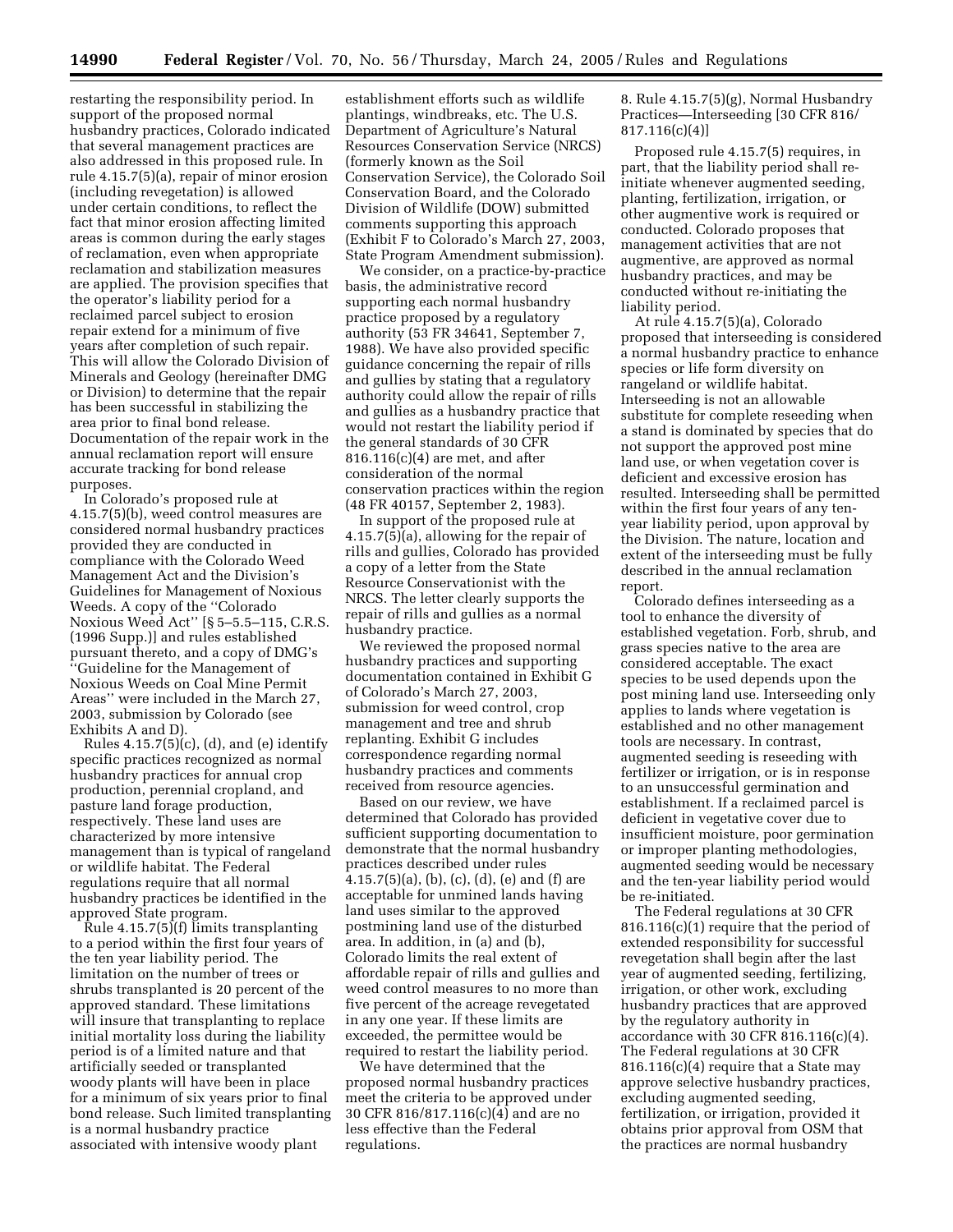practices without extending the period of responsibility for revegetation success and bond liability, if such practices can be expected to continue as part of the post-mining land use or if discontinuance of the practices after the liability period expires will not reduce the probability of permanent vegetation success. Approved practices shall be normal husbandry practices within the region for unmined land having land uses similar to the approved postmining land use of the disturbed area, including such practices as disease, pest, and vermin control, and any pruning, reseeding, and transplanting specifically necessitated by such actions.

In support of the proposed normal husbandry practice, Colorado states that interseeding on rangelands and wildlife habitat is a normal husbandry practice recommended by biologists and land managers to enhance established vegetation. In Rule 4.15.7(5)(g), the Division is proposing the use of interseeding. A. Perry Plummer, in ''Restoring Big Game Range in Utah'' (1968) states that ''interseeding (seeding directly into established vegetation usually with only partial reduction in competition) is a widely successful means of improving vegetative cover for game and livestock.'' He indicates that interseeding can be an effective means to establish shrubs and forbs in perennial grass stands and notes that the approach is especially useful on steep slopes where it is desirable to establish shrubs in predominantly herbaceous cover.

Many of the Conservation Reserve Program (CRP) lands in northwestern Colorado lack spatial, structural and vegetative diversity. To improve the diversity of some grass-dominated CRP lands for sharp-tailed grouse habitat, the DOW recommended, ''adding legumes and bunchgrasses and reducing sodforming grasses within these fields to enhance the suitability for sharp-tailed grouse.'' Some reclaimed lands resemble CRP fields and interseeding is one of the tools DOW recommends to improve habitat diversity as documented in the DOW letter in Exhibit H of Colorado's March 27, 2003, State Program Amendment submission. To further implement this recommendation, the DOW assisted with the formation of the Habitat Partnership Program.

The Habitat Partnership Program is designed to protect and enhance the condition of public and private rangeland through the use of interseeding technology to modify species composition. Working cooperatively together in this program are representatives of the Rio Blanco Cooperative Extension Service, Douglas

Creek Soil Conservation District, the White River Soil Conservation District, the DOW, and the NRCS.

Through funding made available by the DOW, an interseeding drill was purchased. The drill is available to landowners based on the priority list found in the Habitat Partnership Program Proposal. Of highest priority are wildlife forage improvement projects to improve wildlife habitat. The DMG believes that the use of interseeding on reclaimed lands can enhance the established vegetation similar to CRP lands and native rangelands to improve wildlife habitat.

Additional applicable references include Yoakum et. al. (1980), Monsen and Shaw (1983), Frischknecht (1983), and Soil Conservation Service (now known as NRCS) ''Range Seeding Standards and Specifications for Colorado'' (1987). In this latter reference, NRCS limits the practice to the eastern plains. Two coal mines on the eastern plains have successfully applied this practice to increase the warm season grass cover. Specifically, at the Bacon Mine and at the CCMC mine, warm season grasses were interseeded after it became apparent that the presence of those grasses was not as high as desired. Interseeding was a very effective technique for increasing the warm season grass component in the reclaimed community. Both of these mines have successfully achieved Phase III bond release criteria.

In rule 4.15.7(5)(g), Colorado defines interseeding as a tool used to enhance the diversity of established vegetation. Forb, shrub, and grass species native to the area will be considered acceptable. The exact species to be used will depend upon the post mining land use. Interseeding will only apply to lands where vegetation is established and no other management tools are necessary. In contrast, augmented seeding is reseeding with fertilizer or irrigation, or in response to an unsuccessful reclaimed parcel. If a reclaimed parcel is deficient in vegetative cover due to insufficient moisture, poor germination or improper planting methodologies, augmented seeding would be necessary.

Based on these references and practices, it is clear that in certain cases interseeding is desirable to increase the structural and vegetative diversity of the reclaimed lands for wildlife habitat and for rangeland improvement.

We consider, on a practice-by-practice basis, the administrative record supporting each normal husbandry practice proposed by a regulatory authority (53 FR 34641, September 7, 1988). In 1983, we considered and rejected the idea of allowing

interseeding and supplemental fertilization during the first 5 years of the 10-year responsibility period. While allowing replanting of trees and shrubs ''to utilize the best technology available'' without extending the responsibility period, we determined that augmented seeding, fertilizing or irrigation are not allowed during the responsibility period. (*See* 48 FR 40156, September 2, 1983.)

However, in 1988 (53 FR 34641, September 7, 1988) we stated, in the context of the Federal regulation at 30 CFR 816.116 $(c)(4)$ , that seeding, fertilization, or irrigation performed at levels that do not exceed those normally applied in maintaining comparable unmined land in the surrounding area would not be considered prohibited augmentative activities.

Further, in the response to comments received concerning an Ohio program amendment, OSM stated that ''[t]he legislative history of the Act [SMCRA] reveals no specific Congressional intent in the use of the term augmented seeding.'' Accordingly, our interpretation of augmented seeding is given deference so long as it has a rational basis (*see* 63 FR 51832, September 29, 1998).

Included in the proposal to allow interseeding as a normal husbandry practice are proposed definitions for ''augmented seeding'' and ''interseeding'' to distinguish the differences between them. Interseeding is clearly aimed at establishing species that require special conditions for germination and the establishment or altering of species composition. Colorado's discussion of interseeding as a normal husbandry practice in the ''Coal Mine Reclamation Program Vegetation Standards'' guidance document further clarifies that interseeding is done to enhance revegetation, rather than to augment revegetation. Colorado reiterates that interseeding is defined as a secondary seeding into established revegetation in order to improve diversity. In contrast, augmented seeding is reseeding with fertilization or irrigation, or in response to unsuccessful revegetation in terms of adequate germination or establishment or permanence. Thus, Colorado's goal for interseeding is not only to ensure that the reclaimed area will meet the success standards, but to go beyond the minimum standards of the regulations and improve the overall diversity of the reclaimed area.

Colorado also proposes to limit interseeding as a normal husbandry practice to the first four years of any ten year liability period. Such interseeding may consist of only native species and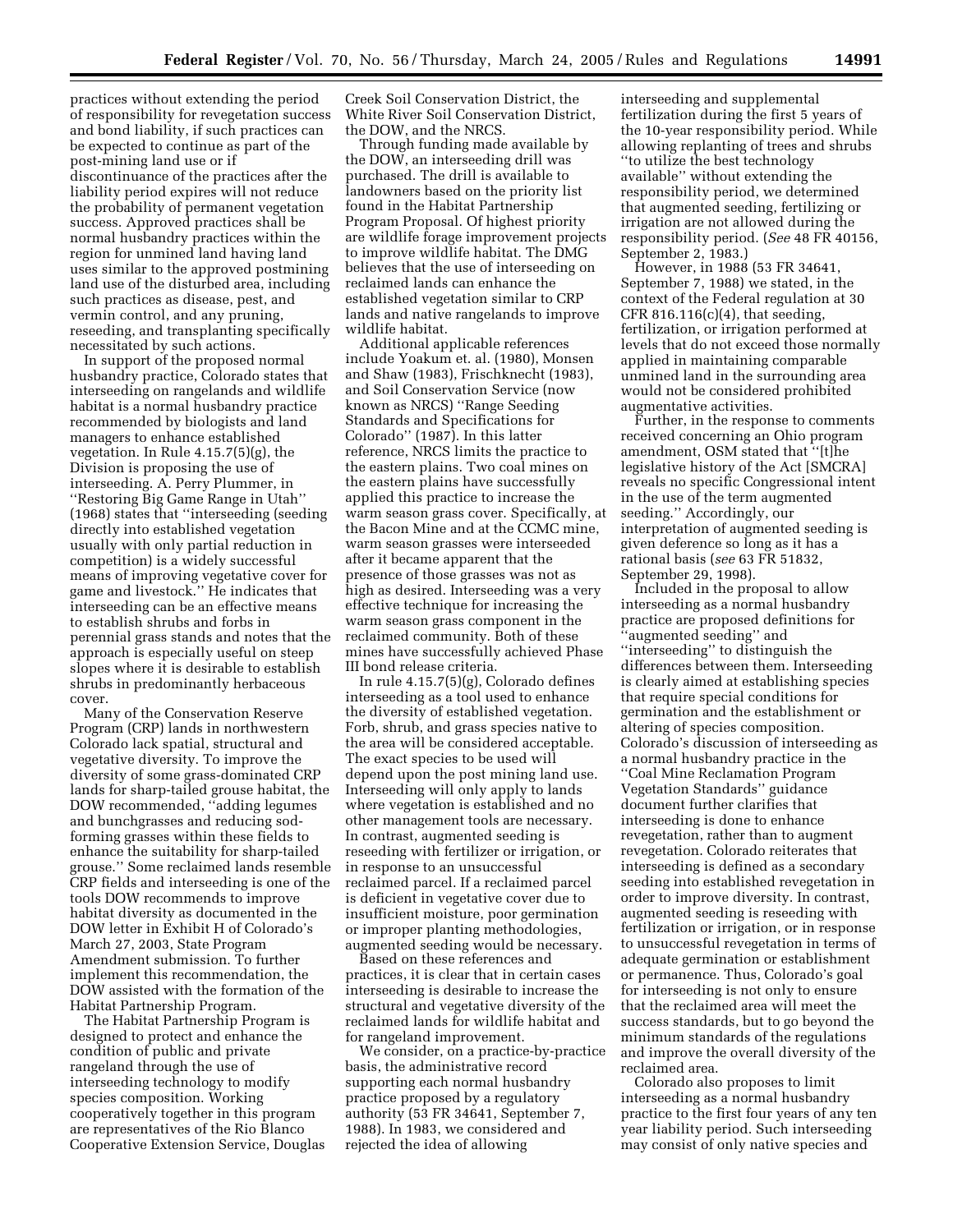approved introduced species contained in the original seed mix.

To support interseeding as a normal husbandry practice, Colorado submitted the documents identified above. Colorado also proposed interseeding as a method to improve wildlife habitat and grazing values. Further, all referenced publications support the use of interseeding as a normal husbandry practice.

We previously approved Indiana's definition of ''augmented seeding, fertilization, or irrigation'' as seeding, fertilizing, or irrigation in excess of normal agronomic practices within the region. Our approval was based on the concept that the proposed definition made a distinction between normal conservation practices that were not augmented seeding, fertilizing, irrigation or other work, and augmented husbandry practices (60 FR 53512, October 16, 1995).

We also previously approved the use of interseeding as a normal husbandry practice in New Mexico (65 FR 65770, November 2, 2000). The Colorado proposal is based on language in the approved New Mexico program.

Based on Colorado's proposed restrictions on ''interseeding,'' and the differentiation between ''interseeding'' and ''augmented seeding'' and the guidance provided for using interseeding as a normal husbandry practice, and other documentation and publications supporting interseeding as a normal husbandry practice in Colorado, we find that Colorado has demonstrated that the proposed use of interseeding is not augmented seeding. Because the use of interseeding proposed by Colorado clearly supports a key goal of SMCRA, which is the establishment of a permanent, diverse, and effective vegetative cover without compromising compliance of the State program with the Act, we also find that Colorado's proposed use of interseeding in rule 4.15.7(5)(g) is consistent with and no less effective than the Federal regulations at 30 CFR 816.116 $(c)(1)$  and (4).

9. Rules 4.15.11 and 4.15.8(7), Revegetation Sampling Methods and Statistical Demonstrations for Revegetation Success [30 CFR 816/ 817.116(a)(1)].

The Federal regulations at 30 CFR 816/817.116(a)(1) require that standards for success and statistically valid sampling techniques for measuring success shall be selected by the regulatory authority and included in an approved regulatory program.

The Federal regulations at 30 CFR 816/817.116(a)(2) require that standards

for successes shall include criteria representative of unmined lands in the area being reclaimed to evaluate the appropriate vegetation parameters of ground cover, production, or stocking. Ground cover, production, or stocking shall be considered equal to the approved success standard when they are not less than 90 percent of the success standard. The sampling techniques for measuring success shall use a 90-percent statistical confidence interval (*i.e.*, one-sided test with a 0.10 alpha error).

Colorado indicates that existing rule 4.15.8(7) is reorganized to correspond to proposed rule 4.15.11. Reference to a specific confidence level is deleted, and detailed statistical requirements including confidence levels are addressed in rule 4.15.11. Reference to a demonstration that ''woody plant density exceeds 90 percent \* \* \*'' is added to allow for use of the ''reverse null'' approach to a success demonstration, an option further detailed in rule 4.15.11. The amended rules at 4.15.11(1)(b) require DOW consultation and approval for shrub plantings, address statistical approaches appropriate to woody plant density evaluation, and address the ''80/60'' requirement of 30 CFR 816/ 817.116(b)(3)(ii).

Colorado states that rule 4.15.8(7) also allows for a reverse null success demonstration based on the median for woody plant density, with a success threshold of ''70% of the approved technical standard.'' These changes correspond to the provisions of rule 4.15.11, and a detailed justification for use of the median-based reverse null approach, supported by data and analyses included in Exhibit I (found in the March 27, 2003, State Program Amendment submission), is presented within the statement of basis and purpose sections corresponding to pertinent provisions of rule 4.15.11. The current rule states that the ''establishment of woody plants shall be considered acceptable if the density is not less than 90% of the approved reference area or standard with 90% statistical confidence.'' This language is essentially identical to the Federal requirement at 30 CFR 816/ 817.116(a)(2). The ''not less than'' language implies use of the standard, or the traditional formulation of the null hypothesis, in which the inherent assumption is that reclamation has been successful for the parameter in question and the assumption of success must be upheld unless demonstrated to be false with statistical certainty. In this formulation, the ''burden of proof'' could be thought of as falling on the

''opponent'' of bond release. The current rule does not specify the use of the mean or median, but traditionally the population mean as estimated by the sample mean with associated confidence interval has been applied.

Colorado states that the amended rule allows for the traditional approach of the current rule, but would also allow for an alternative median-based reverse null approach for a woody plant density success demonstration (as specified in proposed rule 4.15.11(3)(a)). The reverse null approach is inherently more stringent than the traditional null formulation because the assumption is that reclamation has been unsuccessful for the parameter in question. The assumption of failure must be upheld unless demonstrated to be false with statistical certainty. In this formulation, the ''burden of proof'' falls on the ''proponent'' of bond release to demonstrate with statistical certainty that the reclaimed area parameter exceeds the specified success threshold. The median has certain advantages compared to the mean as a measure of central tendency, as the median is more stable or robust than the mean and it is impacted less by extreme data values. As a result, it is generally possible to estimate the population median with relatively high precision based on a relatively small sample size. However, as demonstrated by data included in Exhibit I, the median is a more stringent standard of success than the mean for woody plant density due to the typically skewed data distributions associated with woody plant samples on reclaimed lands. Because of the influence of a relatively small percentage of extremely high data values, the woody plant density mean almost always exceeds the woody plant density median by a substantial margin.

For woody plant density, the reverse null approach, combined with use of the median as a specified measure of central tendency, is more stringent than the Federal requirements at 30 CFR 816/ 817.116(a)(2), which allow for the traditional null formulation using the mean as the specified measure of central tendency. The increased stringency is due to the effects of both the reverse null formulation and use of the median. In order to offset this excess stringency, proposed rule 4.15.8(7) (in combination with proposed 4.15.11(3)(a)) allows for a success demonstration to be based on a threshold of 70% of a technical standard rather than 90% of the standard. Documentation in Exhibit I supports the reduction of the success threshold when the median is the specified parameter of comparison. The reduced stress threshold is further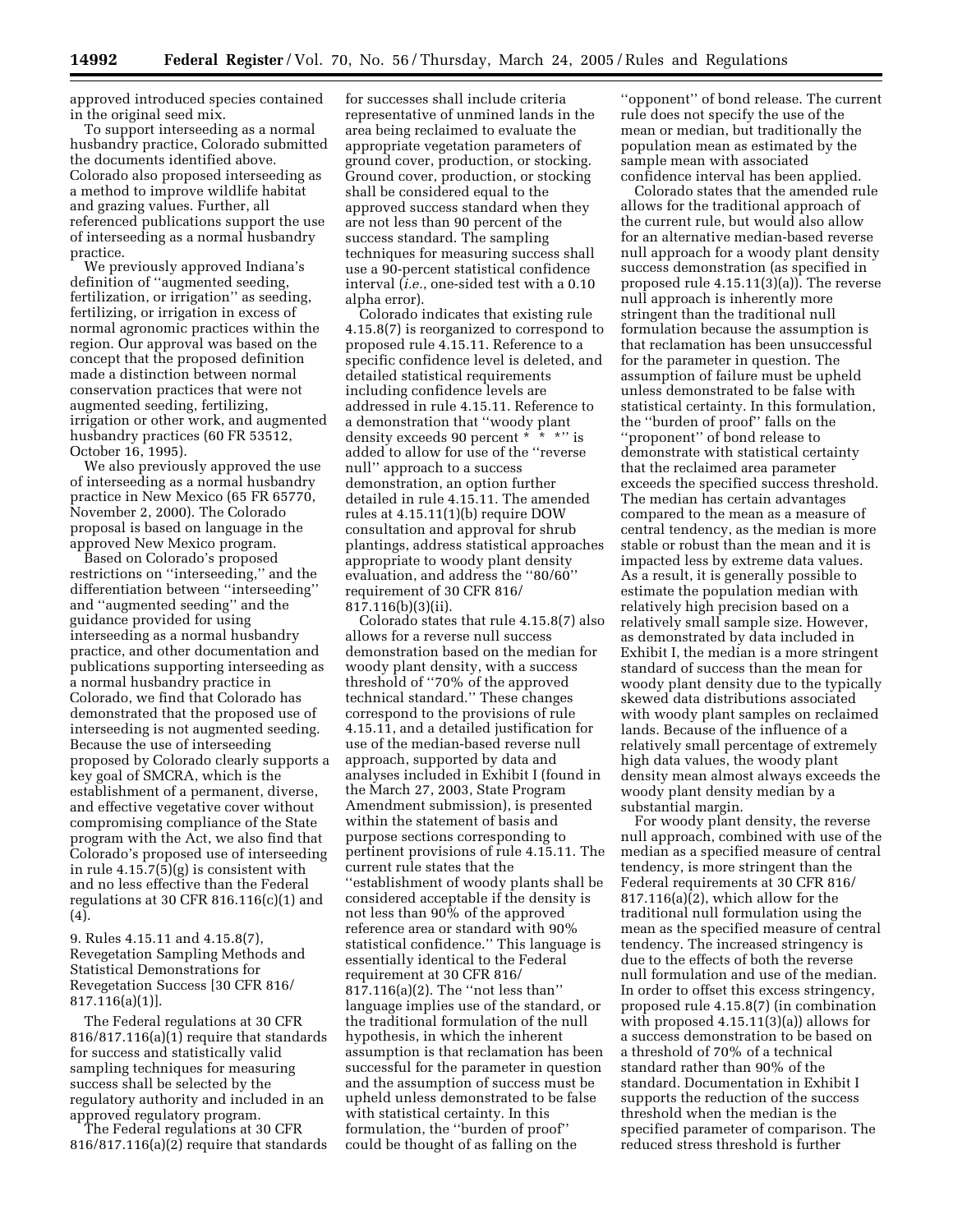justified by the requirement to employ the more stringent reverse null formulation to demonstrate success.

Colorado states that rule 4.15.11 is being added to be no less effective than 30 CFR 816/817.116(a)(1) and to specify the statistically valid sampling methods and testing techniques that operators must use in demonstrations of revegetation success. Acceptable sampling methods and approaches for estimates of vegetation cover, herbaceous production, and woody plant density are addressed in proposed rule 4.15.11(1).

We have reviewed rule 4.15.11(1). As proposed, this identifies the sampling methods that can be used to evaluate vegetation cover, herbaceous production and woody plant density. For vegetation cover, point intercept, line intercept or quadrat sampling are listed. For herbaceous production, quadrat sampling or total harvest are the identified methods. For woody plant density, identified methods include belt transects and circular or rectangular quadrats. Sampling can be either random or systematic. We have determined that these are all standard sampling techniques used throughout the country and have been previously approved in multiple State programs. Thus, subsection 4.15.11(1) is consistent with and no less effective than the requirements of 30 CFR 816.116(a) and therefore should be approved.

The State indicates that statistical testing and sample adequacy approaches acceptable for vegetation cover, herbaceous production, and woody plant density are addressed in proposed rule 4.15.11(2). The amended rule ensures that tests for success will employ a 90 percent confidence level (alpha error probability = .10) for ''standard null hypothesis-based'' demonstrations of success, and that tests will employ an 80 percent confidence level (alpha error probability = .20) for ''reverse null hypothesis-based'' demonstrations of success. Data and analyses in Exhibit I of the program amendment demonstrate that reverse null tests at the 80% level of confidence are no less effective (and in fact are more stringent) than standard null tests at the 90% level of confidence. Selected revegetation success standards are addressed in rules 4.15.7(2)(d), 4.15.7(3), 4.15.7(4), 4.15.8, 4.15.9, and 4.15.10. Justification for the 70% success threshold of proposed rule 4.15.11(3)(a) for woody plant density is provided in the discussion under Rule 4.15.8(7) above, and pursuant to associated amendments to Rule 4.15.8(7). Additional justification is included in Exhibit I.

Colorado states that proposed rule 4.15.11(2)(a) incorporates into its regulations the standard statistical sample adequacy formula and direct success comparison approach previously specified in DMG guidelines. A notable modification is that the rule allows for use of a precision level of 0.15, rather than 0.10, in the standard sample adequacy formula for woody plant density estimation. Larson (1980) used a precision level of 0.10 in example data sets, and that level of precision has subsequently been widely specified in State regulations and guidelines. However, no specific level of statistical precision is required by the Federal regulations in 30 CFR 816/ 817.116. In Colorado, we have found the 0.10 precision level to be appropriate and practicable in the majority of cases for statistical evaluation of cover and production success. However, due to the high variability and skewed distributions typical of reclaimed area woody plant density data, extremely large sample sizes are typically necessary to demonstrate sample adequacy for woody plant density at the 0.10 level of statistical precision. The time and expense associated with obtaining estimates of woody plant density that are precise to within 10% of the true mean are not justified for coal reclamation lands in Colorado. Colorado enclosed, as Exhibit I, a package containing woody plant density data from representative mine reclamation areas in the Yampa Basin and North Park, Colorado. The package includes detailed analyses of the data, and presents justification for use of a precision level of 0.15 in the standard sample adequacy formula for woody plant density estimation. Colorado asserts that use of the 0.15 precision level rather than 0.10 will significantly reduce required sample sizes for reclaimed area woody plant density estimates. In Colorado's judgment, the increased precision associated with use of 0.10 for woody plant density estimation is not critical, and the relatively small increase in precision comes at too high a price in terms of the time and effort associated with the additional data collection. Colorado also asserts that the use of a 0.15 precision level rather than 0.10 for demonstrating woody plant density success will negligibly affect the extent to which reclaimed shrublands provide desired wildlife cover and forage on reclaimed landscapes. In Colorado, woody plant density standards are set based on consultation with DOW personnel and reflect the consideration of a wide range of variables typically involving

negotiation among DOW and DMG staff, operators and consultants. It is not an exact science and necessary or optimum levels of woody plant density to meet applicable habitat requirements are not precisely defined. Colorado believes that the application of such a high degree of precision to a standard that is based on professional recommendations and negotiation is unwarranted.

Our review affirms that rule 4.15.11(2) identifies the statistical analysis and sample adequacy procedures to be used in evaluating vegetative cover, herbaceous production and woody plant density. Rule 4.15.11(2)(a) gives the standard sample adequacy formula for use in direct comparisons when the value for the reclaimed area is greater than the standard, or when the reclaimed value is less than the standard but not significantly different. It sets sampling precision at 0.10 for vegetative cover and herbaceous production and 0.15 for woody plant density. In discussing the setting of precision levels, OSM indicates that it has not stated a level of sampling precision in the final rules but will instead evaluate on a case-by-case basis the adequacy of predetermined sample sizes or methods of sample size selection proposed for use in State programs (48 FR 40150, September 2, 1983). Colorado's proposal to set precision levels at 0.10 for vegetative cover and herbaceous production is consistent with previously approved precision levels used in States in the West. Colorado has also demonstrated that the proposal to use a precision level of 0.15 for woody plant density is appropriate given the high variability in shrub density across a reclaimed area. The proposed rule is consistent with and no less effective than the Federal requirements of 30 CFR 816.116(a) and should be approved.

We note that rule 4.15.11(2)(b) includes the standard method for comparing vegetative parameters from the reclaimed area to 90% of the success standard. This approach makes use of the classic null hypothesis, which is that the vegetation on the reclaimed land is equal to or greater than that of the success standard. Under this approach, the vegetation on the reclaimed area may be less than the success standard; but statistically, it is not significantly different and the null hypothesis is not rejected. The minimum sample size is 15 and all sampling must meet sample adequacy using the formula in Subsection 4.15.11(2)(a). This is the standard approach used by State Regulatory Authorities throughout the United States and is the approach discussed in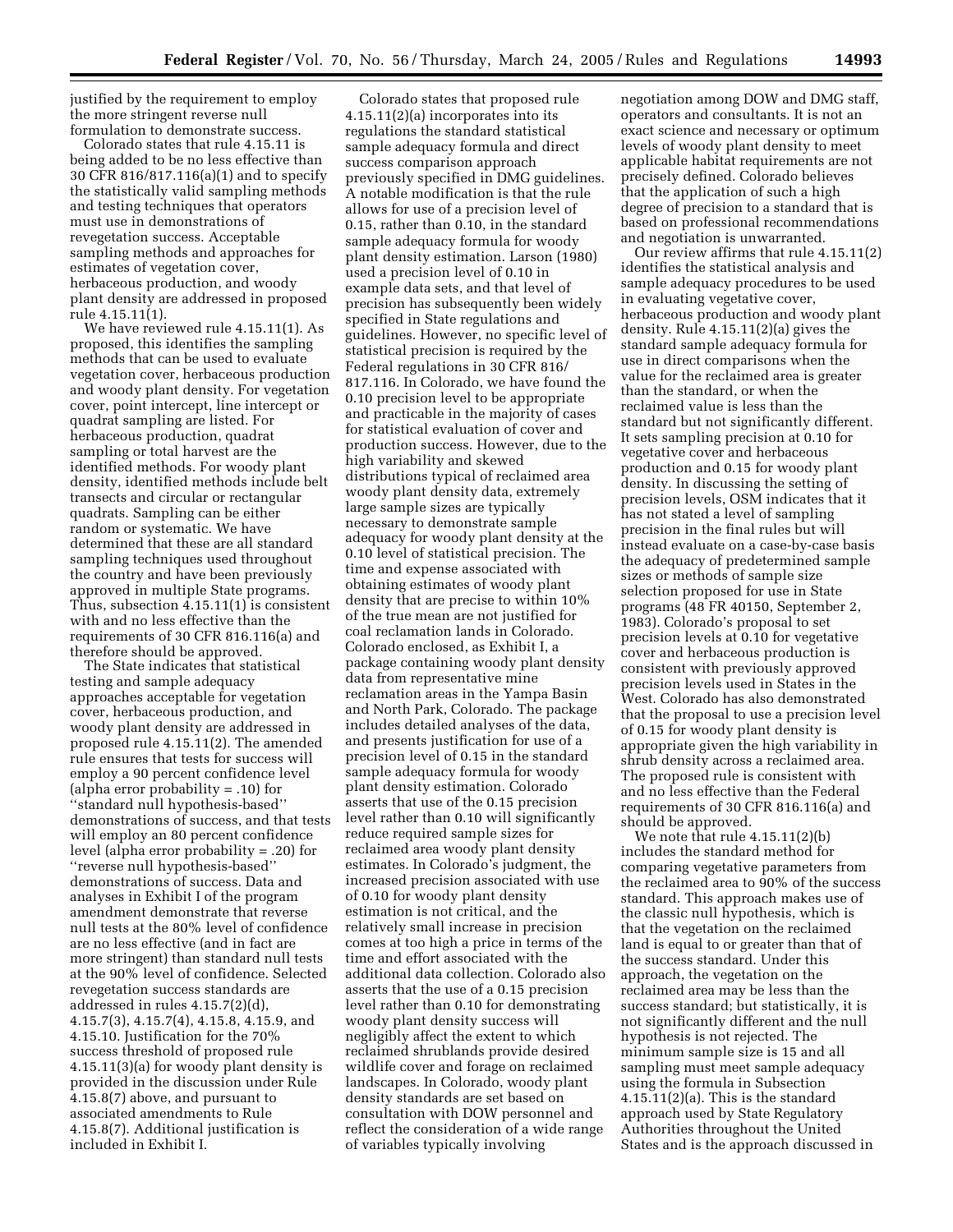the 1983 preamble (48 FR 40152, September 2, 1983). As proposed, this subsection is consistent with and no less effective than the Federal regulations and should be approved.

As discussed in the State's supporting justification, subsection 4.15.11(2)(c) proposes to allow the use of the ''reverse null'' hypothesis when the vegetation parameter from the reclaimed area is greater than the success standard, but the number of samples taken is not sufficient to meet sample adequacy. The reverse null hypothesis states that vegetation on the reclaimed area is less than 90% of the success standard. OSM has previously approved use of the reverse null hypothesis in the New Mexico program. Under the Colorado proposal, the confidence interval is set at  $80\%$  (alpha = 0.20) and a minimum of 30 samples is required. The proposed alpha (error probability) of 0.20 is greater than the 0.10 in the Federal regulations. However, in order to demonstrate that the revegetation meets the success standard under the reverse null hypothesis, the operator must show that the vegetative parameter of concern is significantly greater than 90% of the success standard. That is, the mean value for a given parameter must be well above the success standard because to be significantly greater than the success standard, the lower tail of the 80% confidence interval must also be greater than 90% of the success standard. Therefore, even though the error probability is slightly larger under the State's proposal, the requirement to exceed the success standard ensures consistency with the Federal regulations. To support this approach, data in Exhibit I shows that a comparison of (1) statistical testing using the standard null hypothesis and a 90% confidence interval and (2) the reverse null hypothesis using an 80% confidence interval either gave the same results or the reverse null was more stringent. For this reason, the use of an 80% percent confidence interval with an alpha of 0.20 is consistent with and no less effective than the Federal regulations and should be approved.

In discussing rule 4.15.11(3), the State indicates that it allows for additional optional approaches for demonstrations of sample adequacy and revegetation success that are solely applicable to woody plant density. The approaches include (1) a median based reverse null confidence limit comparison, (2) a mean based pre-determined sample size direct comparison, and (3) an approach based on stabilization of the running sample mean. The range of options presented for woody plant density is warranted, due to the extremely large sample sizes

that have frequently been necessary in order for operators to demonstrate success for this parameter using traditional statistical methods. Based on the discussion below, the approaches specified in rules 4.15.11(3)(a), (b), and (c) are no less effective than the applicable Federal requirements of 30 CFR 816.116(a)(1) and (a)(2). However, depending on characteristics of the data, the range of options may allow for operators to select a success demonstration approach that requires a less intensive sampling effort than would be required if limited to only one or two approaches.

Colorado included, in Exhibit I, data and arguments in support of these approaches.

Rules 4.15.8(7) and 4.15.11(3)(a) propose using the reverse null hypothesis and nonparametric rank-sum test to demonstrate that the median value for the reclaimed area is greater than 70% of the success standard using an 80% confidence interval. In discussing this proposal in Exhibit I, the State indicates that, based on the literature and its observations, woody plant density data from reclaimed lands are seldom normally distributed and typically exhibit lognormal or similar distributions with a strong skewness to the right. Parametric statistics based on means and standard deviations include the assumption that the data come from a normal distribution. This limits the use of normal statistics in these type of populations. The median is a relatively ''robust'' or ''resistant'' measure of central tendency. It is not influenced by a few extreme values and so it does not get pulled toward the right tail. As a result, in a right-skewed distribution, the median is always lower than the mean. Because reclaimed parcel woody plant density data sets typically exhibit right-skewed distributions, the requirement to demonstrate woody plant density success based on a comparison of the median to a technical standard is more stringent than a demonstration based on a comparison of the mean to the same technical standard. Review of the various data sets and summary statistics submitted by Colorado in Exhibit I indicates that, on average, the medians for data averaged less than 75% of the mean for those same data sets. Based on this information, it is reasonable to use 70% (*e.g.*, 90% of 75%) of the success standard when making comparisons to the median value of the reclaimed area. The fact that amended rule 4.15.11(3)(a) also requires a reverse null confidence limit comparison on the median adds an additional layer of stringency. To be judged successful, the one tailed 80%

lower confidence interval on the sample median would have to exceed the success threshold.

Based on a review of the data submitted by the State, OSM has determined that proposed rules 4.15.8(7) and 4.15.11(3)(a) are consistent with the intent of SMCRA and no less effective than 30 CFR 816.116(a)(2) in establishing success standards and ensuring that statistically valid comparisons are made during the evaluation of revegetation success. Accordingly, the rule should be approved.

In discussing rule  $4.15.11(3)(b)(i)$  in Exhibit I, Colorado indicates that an approach that may in certain situations allow for a smaller sample size than indicated by the standard sample adequacy formula, without a corresponding reduction in stringency, is a non-statistical predetermined (or maximum) sample size.

Rule  $4.15.11(3)(b)(i)$  allows for an empirically derived, predetermined sample size of 75 that operators could use for a success demonstration in cases where sample adequacy has not been demonstrated by approved statistical formulas. In this approach, the woody plant density sample mean obtained from a sample of at least 75 100-squaremeter quadrats is compared directly against the approved success threshold (90% of the approved standard) with no consideration of statistical error or confidence level). The specified quadrat size restriction is necessary because a high percentage of the data that comprise the basis for the proposed sample size of 75 were obtained using a 2-meter by 50-meter quadrat.

Again, the State has included in Exhibit I a review of several data sets to demonstrate that a sample size of 75 is generally adequate to ensure that the sample mean would be within the 90% confidence interval of a statistically adequate sample. The 75 sample size was no less effective than using the sample adequacy formula to determine sample size more than 90% of the time. It should also be noted that in the preamble to the Federal regulations at 30 CFR 816.116(a)(1), OSM stated that we will evaluate on a case-by-case basis the adequacy of predetermined sample sizes (48 FR 40150, September 2, 1983). Based on the information submitted as part of this program amendment, we determined that the use of a maximum of 75 samples to evaluate the success of woody plant density is consistent with the intent of SMCRA and no less effective than the Federal regulations.

Rule  $4.15.11(3)(b)(ii)$  will allow the use of a sample adequacy calculation that is based on the variance of the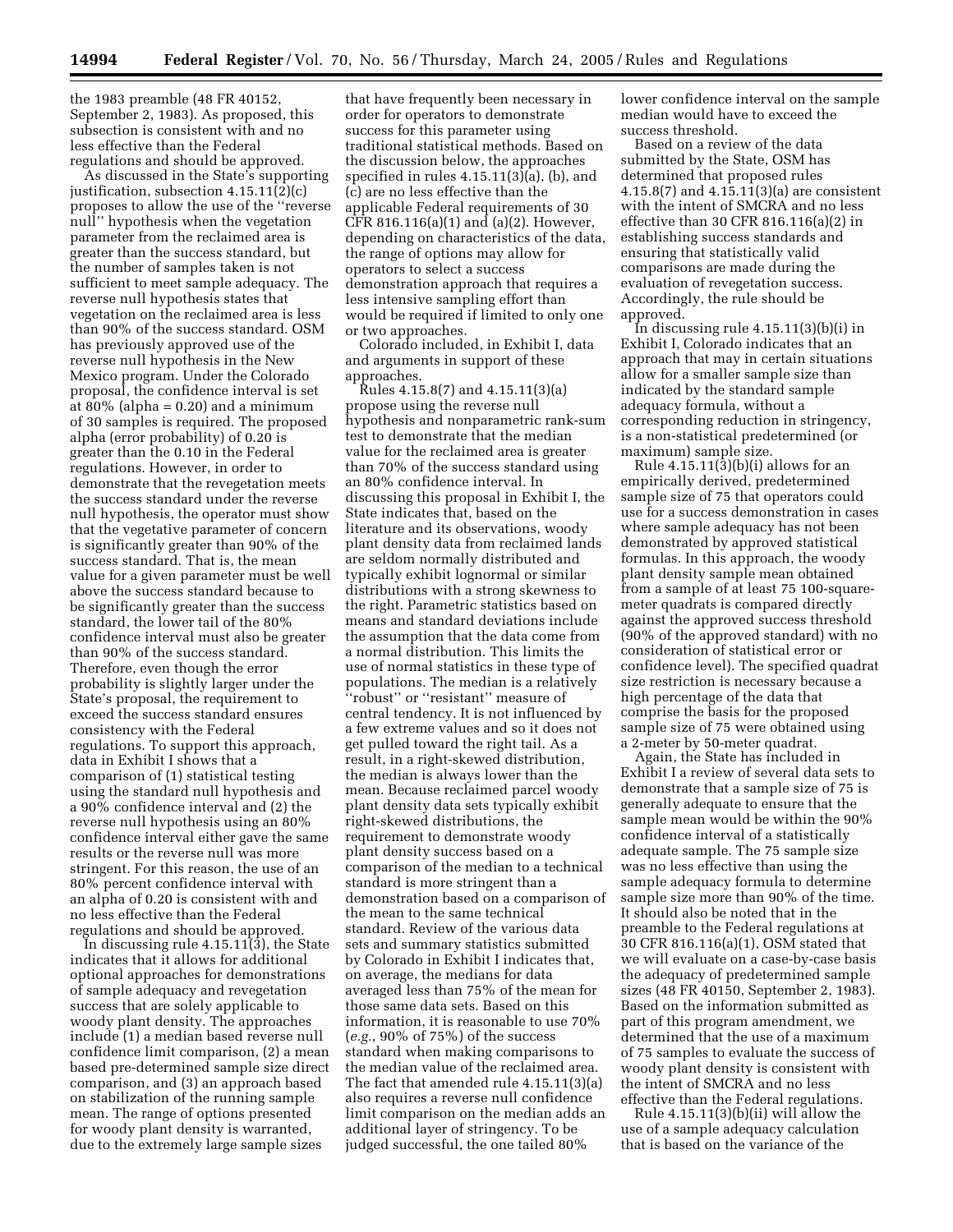running mean, a minimum sample size of 40 samples, a precision of 0.03, and an alpha of 0.10. In Exhibit I of this amendment, Colorado evaluated the variance of the running mean sample adequacy approach based on a number of the data sets. The running mean approach results in drastically reduced sample sizes compared to the standard sample adequacy approach (as specified in 4.15.11(2)(a)), when the same level of precision is specified in the formulas. This is due to the fact that successive running mean values are much less variable than successive sample observations. As such, the variance of the sample mean is correspondingly smaller than the sample variance.

As discussed in Exhibit I of the amendment, Colorado compared three different levels of precision, 0.10, 0.05, and 0.03, to determine the effect on sample size and estimates of the mean and to ensure that reduced sample size will not weaken the ability of hypothesis testing to detect a true difference between the reclaimed area mean and the approved standard (success threshold). The two lower levels of precision (*i.e.*, 0.10 or 0.05) do not appear to result in reliable estimates of the mean when applied to the Colorado data, even when a minimum sample size of 40 is imposed. At the .03 level of statistical precision, and with a minimum sample size of 40, the modified sample adequacy formula provides for a modest reduction in average sample size compared to average sample size resulting from application of the standard sample adequacy formula with a 0.15 precision level. Further, success demonstration stringency is comparable when the modified standard deviation term is substituted in the t-test formula.

We have reviewed the proposed alternative sample adequacy formula, which can be used either in a direct comparison (*i.e.*, the mean from the reclaimed area is greater than 90% of the success standard) or using a t-test with the classic null hypothesis and an alpha of 0.10. Based on review of the data analysis used to support Colorado's proposal, OSM agrees with the State's conclusion that the modified sample adequacy approach based on the variance of the running mean, with a precision level of 0.03 and a minimum sample size of 40, is no less stringent than the standard sample adequacy approach with a precision level of 0.15. As discussed above in relation to Colorado's rule 4.15.11(2)(a) we have approved a precision level 0.15. There is no level of statistical precision required by Federal regulations. Its use with either direct comparisons or a t-test based on the classic null hypothesis is also appropriate. We have determined that the inclusion of a sample adequacy calculation that is based on the variance of the running mean, a minimum sample size of 40 samples, a precision of 0.03, and an alpha of 0.10 for establishing required sample sizes when sampling woody plants is consistent with and no less effective than the Federal regulations.

Finally, rule 4.15.11(3)(c) allows for the use of a t-test based on the classic null hypothesis and alpha of 0.10 to demonstrate success of woody plant density. This is the classic approach for demonstrating revegetation success and is consistent with and no less effective than the Federal regulations.

## 10. Rule 1.04(71)(f) and (g), Land Use— ''Industrial or Commercial'' and ''Recreation'' [30 CFR 701.5]

Colorado proposes to revise its land use definitions to create two categories of recreation land use. The existing definition of a ''recreation'' land use would be revised to limit it to nonintensive uses such as hiking, canoeing, and other undeveloped recreational uses. The State then proposes to add a developed commercial recreation category to its ''industrial or commercial'' land use. Developed commercial recreation would be designated as including facilities such as amusement parks, athletic or recreational sports facilities, and other intensive use recreational facilities. This designation applies only to lands that are physically developed for intensive recreational use, and does not include adjacent lands that are not physically affected.

In support of this proposal, Colorado states that developed commercial recreation facilities are more similar in nature to commercial service facilities than to undeveloped recreational uses such as hiking, canoeing, and other leisure activities that do not depend on specialized man-made structures and facilities.

The Federal definition for a recreation land use is land used for public or private leisure-time activities, including developed recreation facilities such as parks, camps, and amusement areas, as well as areas for less intensive uses such as hiking, canoeing, and other undeveloped recreational uses. The land use categories, as defined in the regulations, are used to determine if the postmining land use is different than the premining land use, thereby necessitating a land use change. They are also used to determine what the applicable revegetation success criteria would be. OSM has reviewed Colorado's

proposed land use definitions for commercial or industrial and recreation. The proposed change would have no effect on determining if a land use change is proposed. The proposed change would affect the revegetation success standards that developed commercial recreation, as defined by the State, would be subject to. Because the revised definition of developed commercial recreation is included under industrial or commercial, revegetation would only be evaluated based on the Federal requirements of 30 CFR 816/817.116(b)(4), vegetative ground cover not less than that required to control erosion. Currently, areas with a land use of recreation are required to comply with the Federal requirements of 30 CFR 816.116(b)(3), which include criteria for woody plant stocking and a ground cover not less than that required to achieve the postmining land use. Under this rule, minimum stocking and planting arrangements are specified by the regulatory authority on the basis of local and regional conditions and after consultation with and approval by the State agencies responsible for the administration of forestry and wildlife programs.

OSM has evaluated the effect of Colorado's proposed revision to the definitions of ''industrial or commercial'' and ''recreation'' and determined there would be none. Developed commercial recreation would not be subject to stocking and planting requirements of the State agencies responsible for the administration of forestry or fish and wildlife programs because of the intensive development of these areas and the lack of authority over such commercial enterprises. And because developed commercial recreation is limited to lands that are physically developed for intensive recreational use, OSM believes that ground cover adequate to control erosion would achieve the postmining land use. The areas that would continue to fall under the recreation land use would continue to be evaluated in the same manner as is currently approved in the Colorado program.

Based on this OSM has determined that the proposed revisions to the land use definitions are no less effective than the Federal regulations and should be approved.

## 11. 4.06.1(2), Topsoil Storage [30 CFR 816/817.22(c)]

Colorado proposes to amend rule 4.06.1(2) to require that after removal, topsoil shall be immediately redistributed in accordance with rule 4.06.4, or stockpiled pending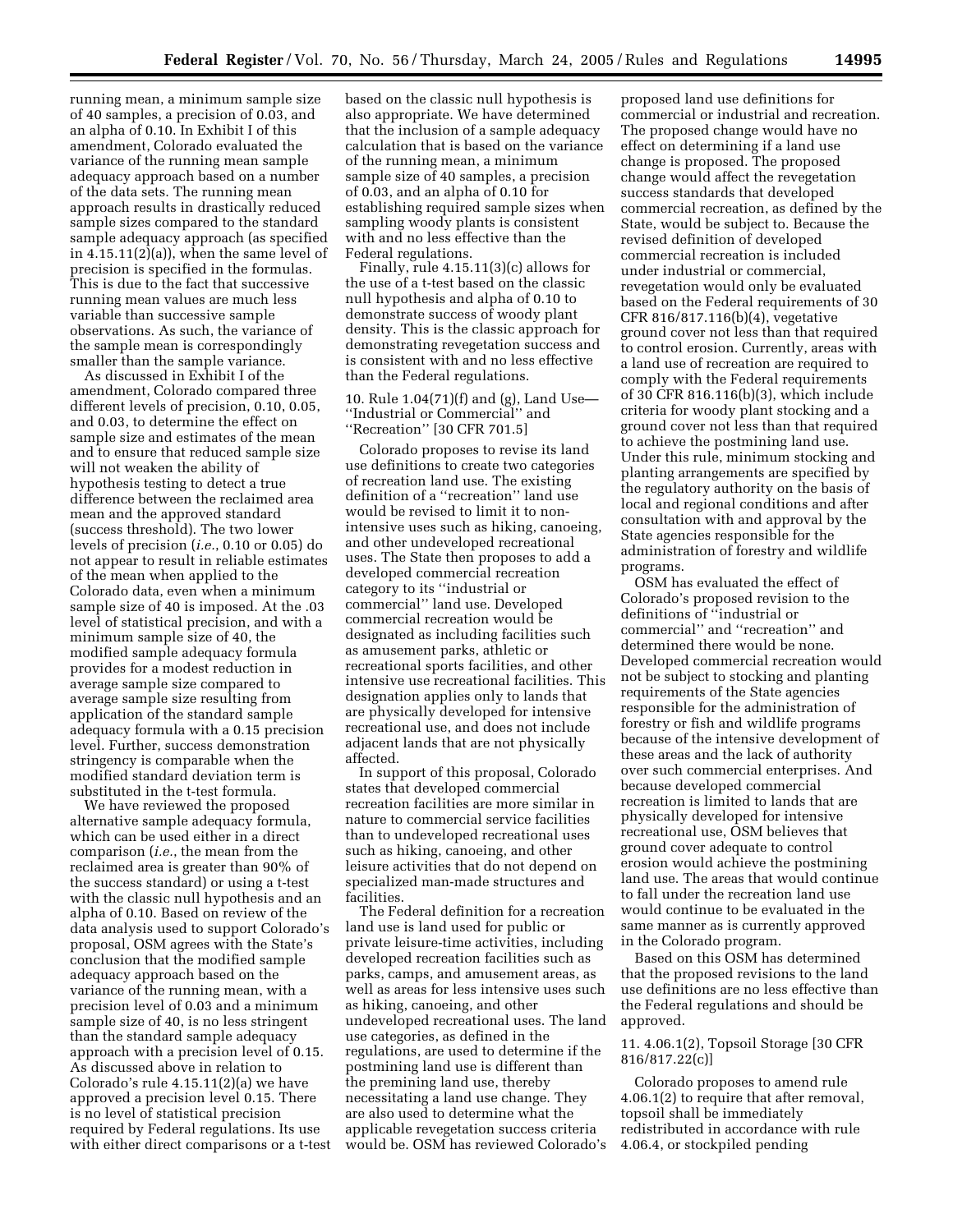redistribution in accordance with rule 4.06.3.

Federal regulations at 30 CFR 816/ 817.22(c)(1) require that materials removed under section 816/817.22(a) shall be segregated and stockpiled when it is impractical to redistribute such materials promptly on regraded areas.

In discussing the proposed revision, Colorado indicated that rule 4.06.1(2) was amended to be no less effective than 30 CFR 816/817.22(c). Alternative topsoil storage practices were deleted from the rule.

Item S–4 from OSM's May 7, 1986, 30 CFR part 732 letter required Colorado to provide that topsoil storage other than stockpiling may be used only when (1) stockpiling would be detrimental to the quantity or quality of the stored materials, (2) all stored materials are moved to an approved site within the permit area, (3) the alternative practice would not permanently diminish the capability of the soil of the host site, and (4) the alternative practice would maintain the stored materials in a condition more suitable for future redistribution than would stockpiling. In response, Colorado has eliminated the provision for allowing alternative practices for topsoil storage. The State now only allows the use of topsoil stockpiles. While the Federal regulations do allow the use of alternative practices for topsoil storage, it is only under limited circumstances. The lack of a State counterpart to this provision does not adversely affect the protection of salvaged topsoil or reduce the effectiveness of the State's program. Colorado's proposal is consistent with and no less effective than the Federal regulations. Therefore, we are approving it.

*D. Revisions to Colorado's Rules With No Corresponding Federal Regulation* 

2.04.13(1)(e), Annual reclamation report.

There is no Federal counterpart to this requirement in Colorado's regulations that call for an annual reclamation report. Therefore, the requirement is more effective than the Federal regulations and more stringent than SMCRA. Therefore, we are approving it.

## **IV. Summary and Disposition of Comments**

#### *Public Comments*

We received comments in response to our notice in the **Federal Register** published October 1, 2004. We did not receive comments in response to notices published June 3, 2003, and November 20, 2003.

We received a letter via e-mail dated October 18, 2004, from the Rocky

Mountain Director of Public Employees for Environmental Responsibility (PEER) (Administrative Record No. CO– 696–11). On its Web page, PEER states that it is a national non-profit alliance of local, State and Federal scientists, law enforcement officers, land managers and other professionals dedicated to upholding environmental laws and values.

PEER comments address Colorado's proposed rules at 4.15.7(5), 4.15.7(5)(g), and 4.15.9. However only proposed changes to rules 4.15.1(5), 4.15.9 and 1.04(78) were the subject of the comment period established by OSM's notice published in the **Federal Register** on October 1, 2004 (69 FR 58873).

More specifically, PEER commented on changes to rule 4.15.7(5) amending general revegetation success requirements applicable to all postmining land uses and on the addition of proposed rule 4.15.7(5)(g) pertaining to interseeding versus augmented seeding. These proposed changes were included in the package submitted by Colorado on March 27, 2003, and subject to our comment period announced in the June 3, 2003, **Federal Register**. That comment period ended on July 3, 2003. Therefore, the changes proposed to rule 4.15.7(5) and 4.15.7(5)(g) are not subject to the instant comment period, and will not be discussed further herein.

In rule 4.15.9, Colorado proposes changes for areas used as cropland. Success of revegetation will be determined on the basis of crop production from the mined area as compared to approved reference areas or other approved standards. Crop production from the mined area will not be less than that of the approved reference area or standard for two of the last four years of the liability period established in rule 3.02.3. Crop production will not be considered prior to year nine of the liability period. This represents a change from Colorado's current rule requiring crop production to be considered during the last two years of the liability period.

PEER's comments on proposed rule 4.15.9 refer to an earlier version of the rule mistakenly submitted by Colorado. PEER objects that the proposed rule could allow measurement of revegetation success on cropland as early as year four after final augmented work if the crop is irrigated. In its submission dated July 23, 2003 (the subject of the instant comment period), Colorado states that wording from a previous version of the draft rules was inadvertently left in the proposed rule submitted to OSM on March 27, 2003. The submission made on July 23, 2003,

contained the corrected version of proposed rule 4.15.9. The corrected version of proposed rule 4.15.9 was quoted in the **Federal Register** notice establishing the instant comment period. The corrected version contains no reference to measurement starting earlier than year nine. Nor is there any allowance for changing the applicable period of responsibility based on irrigation.

In its comments, PEER cites Federal regulations at 30 CFR 816.116(c)(3)(i) noting that for western States (meaning specifically in areas of 26.0 inches or less average precipitation) revegetation success is to be measured in the last two consecutive years of the responsibility period. PEER states that Colorado's proposal could allow measurement in year nine and again in year 11, and that this would not be consistent with the Federal rules requiring measurement in the last two consecutive years of the responsibility period. PEER states that the change will result in bond release being allowed under the Colorado program in cases when it would not be allowed under OSM's rules. On this basis, PEER states Colorado's proposal is less effective than OSM's rules in achieving the requirements of SMCRA.

As described below, the criteria for a State provision to be no less effective than the Federal regulations is not dependent on comparing resulting situations as described by PEER for year nine and 11 versus results for the last two consecutive years of the responsibility period. The focus of OSM's analysis is a State's capability to achieve the result prescribed in SMCRA. SMCRA at  $515(b)(19)$  and (20), as interpreted by the Federal regulations at 30 CFR 816.116 (b)(2), require that for areas developed for use as cropland, crop production on the revegetated area shall be at least equal to that of a reference area or such other success standards approved by the regulatory authority. See preamble to 30 CFR 816.116 (b)(2) (47 FR 40152) published September 2, 1983.

PEER based comments against the proposed changes on three additional factors. The first factor is a legal argument. PEER states that Colorado in its statement of basis and purpose notes that OSM has approved a similar proposal in New Mexico. PEER states that approval in another State is not grounds to approve a proposal from Colorado that is less effective than OSM's rules. PEER also takes exception to the rationale OSM relied on to approve the New Mexico variation.

OSM's standard for review and consideration of a State's proposed rule in comparison to a counterpart Federal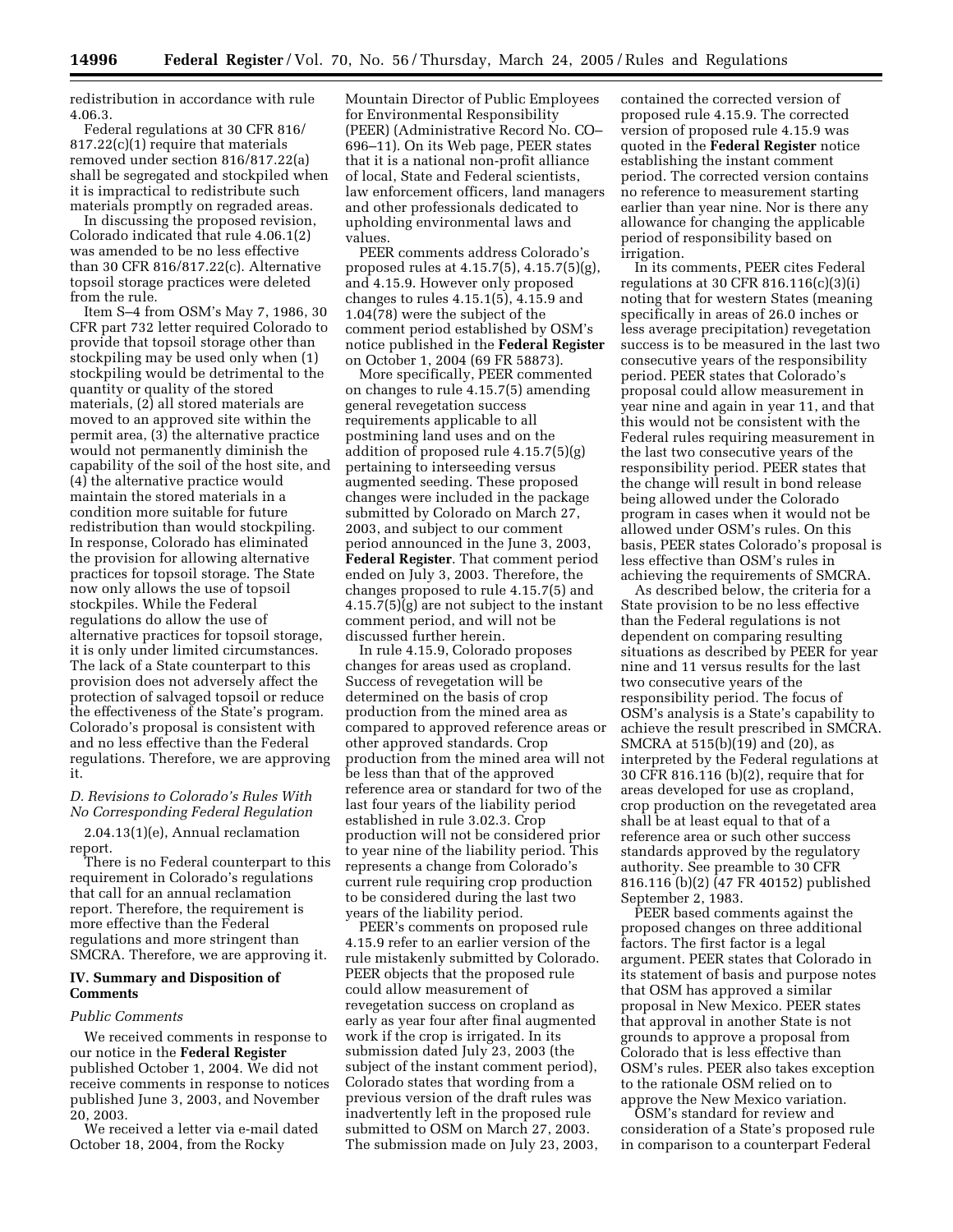regulation is at 30 CFR 730.5(b), whereby State laws and regulations must be no less effective than the Secretary's regulations in meeting the requirements of the Act. PEER takes exception to regulations proposed by Colorado that fall under the standard in 30 CFR 730.5(b). The preamble to 30 CFR 730.5(b) (see 46 FR 53376, 53377, October 28, 1981) makes it clear that States are not required to precisely adopt the Secretary's regulations; that within limits, they are free to develop and adopt regulations that meet their special needs. States are no longer required to demonstrate that each alternative is necessary because of local requirements or local environmental or agricultural conditions. A State program will, however, have to be no less effective than the Secretary's regulations in meeting the requirements of the Act in order to be approved. As discussed in more detail above, OSM has determined that Colorado's proposal meets the criteria of 30 CFR 730.5(b).

The second factor is biological. PEER states that the amount of precipitation is far more important than the variability of precipitation. PEER notes that SMCRA holds the dry western States to a more stringent standard than the eastern States precisely because of the relative lack of precipitation. More specifically, PEER states that SMCRA already holds operators in western states to a 10-year responsibility period, as opposed to only a five-year period in the east. PEER contends that any effort to allow a western State to use the less stringent eastern standard as ''no less effective'' than the more stringent western standard is ridiculous on its face. PEER further contends that revegetation is still difficult in the West because of the limited precipitation. PEER does not agree that Colorado's argument alleging that non-consecutive years actually provides a better demonstration of revegetation success. PEER states that measuring revegetation during a drought year would more clearly show its resilience and permanence than measuring after the drought has broken. It is also concerned that the proposed rule would allow operators to ''cherry pick'' the most successful years and submit only the best revegetation data.

OSM notes that neither 515(b)(19) or (20) of SMCRA specify when revegetation success must be evaluated; these sections only state the requirement to establish vegetation on regraded areas and affected lands, and establish the responsibility period for successful revegetation. The longer responsibility period for areas where the annual average precipitation is 26.0

inches or less is based on the concept that more time is necessary to establish vegetation under lower precipitation regimes.

The preamble to OSM's current Federal regulation at 30 CFR 816.116(c)(3)(i) pertaining to areas of 26.0 inches or less average precipitation published in the March 23, 1982, **Federal Register** (47 FR 12600) states that for areas of less than 26.0 inches average annual precipitation, because of the greater variability in climatic conditions, especially precipitation, it is difficult to base success on a single year's data. Thus, there is support for requiring two years of success, but not necessarily for consecutive years.

Additionally, SMCRA does not specify timeframes for actually evaluating revegetation success. OSM also concurs with Colorado's argument that recovery from a drought is an important demonstration of the success of revegetation in demonstrating compliance with 515(b)(19).

PEER's third factor for objecting to Colorado's proposed revision deals with the relevance of weather variability. PEER indicates that because Colorado generally uses reference areas rather than technical standards (the use of reference areas being less common in the East), weather variability is already taken into account. As noted above, weather variability is a factor for requiring two years of revegetation success, but is not necessarily a factor requiring two consecutive years of success.

PEER also contends that Colorado's proposal should be made to OSM in a petition for rulemaking. The procedure for petitioning for rulemaking is provided at 30 CFR 700.12. However, this does not preclude Colorado from proposing alternatives to OSM's rules under 30 CFR 730.5.

For the above reasons, notwithstanding PEER's comments, we are still approving Colorado's proposed changes to the rule at 4.15.9 pertaining to revegetation success criteria for cropland. A more detailed analysis of our reasoning is found under section C.6. above.

#### *Federal Agency Comments*

Under the Federal regulations at 30 CFR 732.17(h)(11)(i) and section 503(b) of SMCRA, we requested comments on the amendment from various Federal agencies with an actual or potential interest in the Colorado program (Administrative Record No. CO–696–5). No comments were received.

## *Environmental Protection Agency (EPA) Concurrence and Comments*

None of the revisions that Colorado proposed to make in this amendment pertain to air or water quality standards. Therefore we did not ask EPA to concur on this amendment.

# *State Historic Preservation Officer (SHPO) and the Advisory Council on Historic Preservation (ACHP)*

Under 30 CFR 732.17(h)(4), we are required to request comments from the SHPO and ACHP on amendments that may have an effect on historic properties. On May 2, 2003, we requested comments on Colorado's amendment (Administrative Record No. CO–696–3,4), but none were received.

#### **V. OSM's Decision**

Based on the above findings, we approve Colorado's March 27, 2003, amendment, its April 4, 2003, addition, and its July 23, 2003, revisions.

We approve the rules as proposed by Colorado with the provision that they be fully promulgated in identical form to the rules submitted to and reviewed by OSM and the public.

To implement this decision, we are amending the Federal regulations at 30 CFR part 906, which codify decisions concerning the Colorado program. We find that good cause exists under 5 U.S.C. 553(d)(3) to make this final rule effective immediately. Section 503(a) of SMCRA requires that the State's program demonstrate that the State has the capability of carrying out the provisions of the Act and meeting its purposes. Making this regulation effective immediately will expedite that process. SMCRA requires consistency of State and Federal standards.

#### **VI. Procedural Determinations**

#### *Executive Order 12630—Takings*

This rule does not have takings implications. For most of the State provisions addressed, this determination is based on the analysis performed for the counterpart Federal regulation. For the remaining State provisions, this determination is based on the fact that the rule will not have impact on the use or value of private property and so does not result in significant costs to the government.

#### *Executive Order 12866—Regulatory Planning and Review*

This rule is exempted from review by the Office of Management and Budget (OMB) under Executive Order 12866 (Regulatory Planning and Review).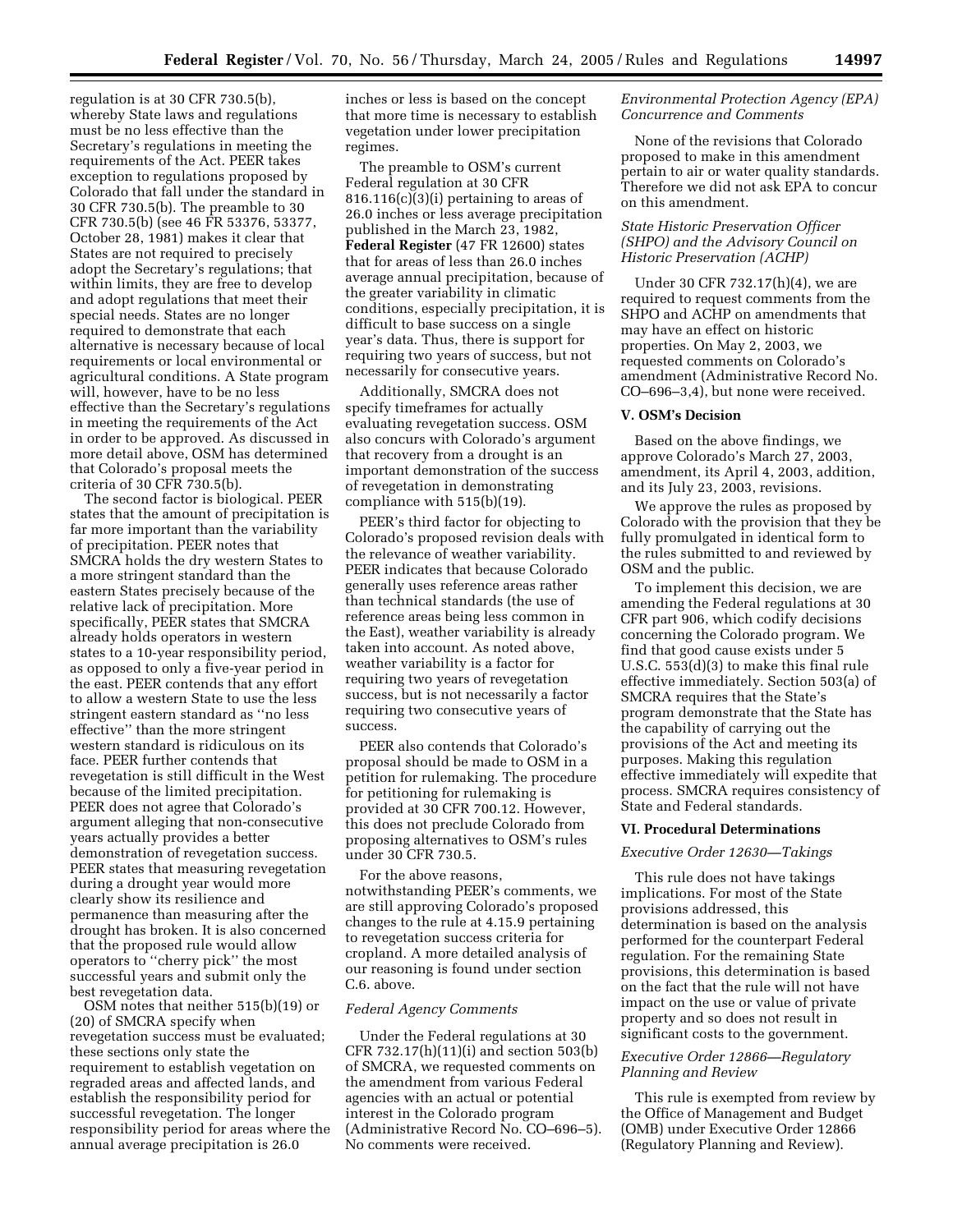# *Executive Order 12988—Civil Justice Reform*

The Department of the Interior has conducted the reviews required by section 3 of Executive Order 12988 and has determined that this rule meets the applicable standards of subsections (a) and (b) of that section. However, these standards are not applicable to the actual language of State regulatory programs and program amendments because each program is drafted and promulgated by a specific State, not by OSM. Under sections 503 and 505 of SMCRA (30 U.S.C. 1253 and 1255) and the Federal regulations at 30 CFR 730.11, 732.15, and 732.17(h)(10), decisions on proposed State regulatory programs and program amendments submitted by the States must be based solely on a determination of whether the submittal is consistent with SMCRA and its implementing Federal regulations and whether the other requirements of 30 CFR parts 730, 731, and 732 have been met.

## *Executive Order 13132—Federalism*

This rule does not have federalism implications. SMCRA delineates the roles of the Federal and State governments with regard to the regulation of surface coal mining and reclamation operations. One of the purposes of SMCRA is to ''establish a nationwide program to protect society and the environment from the adverse effects of surface coal mining operations.'' Section 503(a)(1) of SMCRA requires that state laws regulating surface coal mining and reclamation operations be ''in accordance with'' the requirements of SMCRA, and section 503(a)(7) requires that state programs contain rules and regulations ''consistent with'' regulations issued by the Secretary pursuant to SMCRA.

# *Executive Order 13175—Consultation and Coordination With Indian Tribal Governments*

In accordance with Executive Order 13175, we have evaluated the potential effects of this rule on Federally recognized Indian Tribes and have determined that the rule does not have substantial direct effects on one or more Indian Tribes, on the relationship between the Federal government and Indian Tribes, or on the distribution of power and responsibilities between the Federal government and Indian Tribes. The rule does not involve or affect Indian Tribes in any way.

## *Executive Order 13211—Regulations That Significantly Affect the Supply, Distribution, or Use of Energy*

On May 18, 2001, the President issued Executive Order 13211 which requires agencies to prepare a Statement of Energy Effects for a rule that is (1) considered significant under Executive Order 12866, and (2) likely to have a significant adverse effect on the supply, distribution, or use of energy. Because this rule is exempt from review under Executive Order 12866 and is not expected to have a significant adverse effect on the supply, distribution, or use of energy, a Statement of Energy Effects is not required.

## *National Environmental Policy Act*

This rule does not require an environmental impact statement because section 702(d) of SMCRA (30 U.S.C. 1292(d)) provides that agency decisions on proposed State regulatory program provisions do not constitute major Federal actions within the meaning of section 102(2)(C) of the National Environmental Policy Act (42 U.S.C. 4332(2)(C)).

# *Paperwork Reduction Act*

This rule does not contain information collection requirements that require approval by OMB under the Paperwork Reduction Act (44 U.S.C. 3507 *et seq.*).

#### *Regulatory Flexibility Act*

The Department of the Interior certifies that this rule will not have a significant economic impact on a substantial number of small entities under the Regulatory Flexibility Act (5 U.S.C. 601 *et seq.*) because it is largely based upon counterpart Federal regulations for which an economic analysis was prepared and certification made that such regulations would not have a significant economic effect upon a substantial number of small entities. In making the determination as to whether this rule would have a significant economic impact, the Department relied upon the data and assumptions for the counterpart Federal regulations. The Department also certifies that the provisions in this rule that are not based upon counterpart Federal regulations will not have a significant economic impact on a substantial number of small entities under the Regulatory Flexibility Act (5 U.S.C. 601 *et seq.*). This determination is based upon the fact that the provisions are administrative and procedural in nature are not expected to have a substantive effect on the regulated industry.

# *Small Business Regulatory Enforcement Fairness Act*

This rule is not a major rule under 5 U.S.C. 804(2), the Small Business Regulatory Enforcement Fairness Act. For the reason stated above, this rule: a. Does not have an annual effect on the economy of \$100 million; b. will not cause a major increase in costs or prices for consumers, individual industries, Federal, State, or local government agencies, or geographic regions; and c. does not have significant adverse effects on competition, employment, investment, productivity, innovation, or the ability of U.S.-based enterprises to compete with foreign-based enterprises. This determination is based upon the fact that a portion of the State provisions are based upon counterpart Federal regulations for which an analysis was prepared and a determination made that the Federal regulation was not considered a major rule. For the portion of the State provisions that is not based upon counterpart Federal regulations, this determination is based upon the fact that the State provisions are administrative and procedural in nature and are not expected to have a substantive effect on the regulated industry.

#### *Unfunded Mandates*

This rule will not impose an unfunded mandate on State, local, or tribal governments or the private sector of \$100 million or more in any given year. This determination is based upon the fact that the State submittal, which is the subject of this rule, is based upon counterpart Federal regulations, for which an analysis was prepared and a determination made that the Federal regulations did not impose an unfunded mandate. For the portion of the State provisions that is not based on counterpart Federal regulations, this determination is based upon the fact that the State provisions are administrative and procedural in nature and are not expected to have a substantive effect on the regulated industry.

#### **List of Subjects in 30 CFR Part 906**

Intergovernmental relations, Surface mining, Underground mining.

Dated: January 20, 2005.

#### **Allen D. Klein,**

*Regional Director, Western Regional Coordinating Center.*

■ For the reasons set out in the preamble, the Federal regulations at 30 CFR part 906 are amended as set forth below: